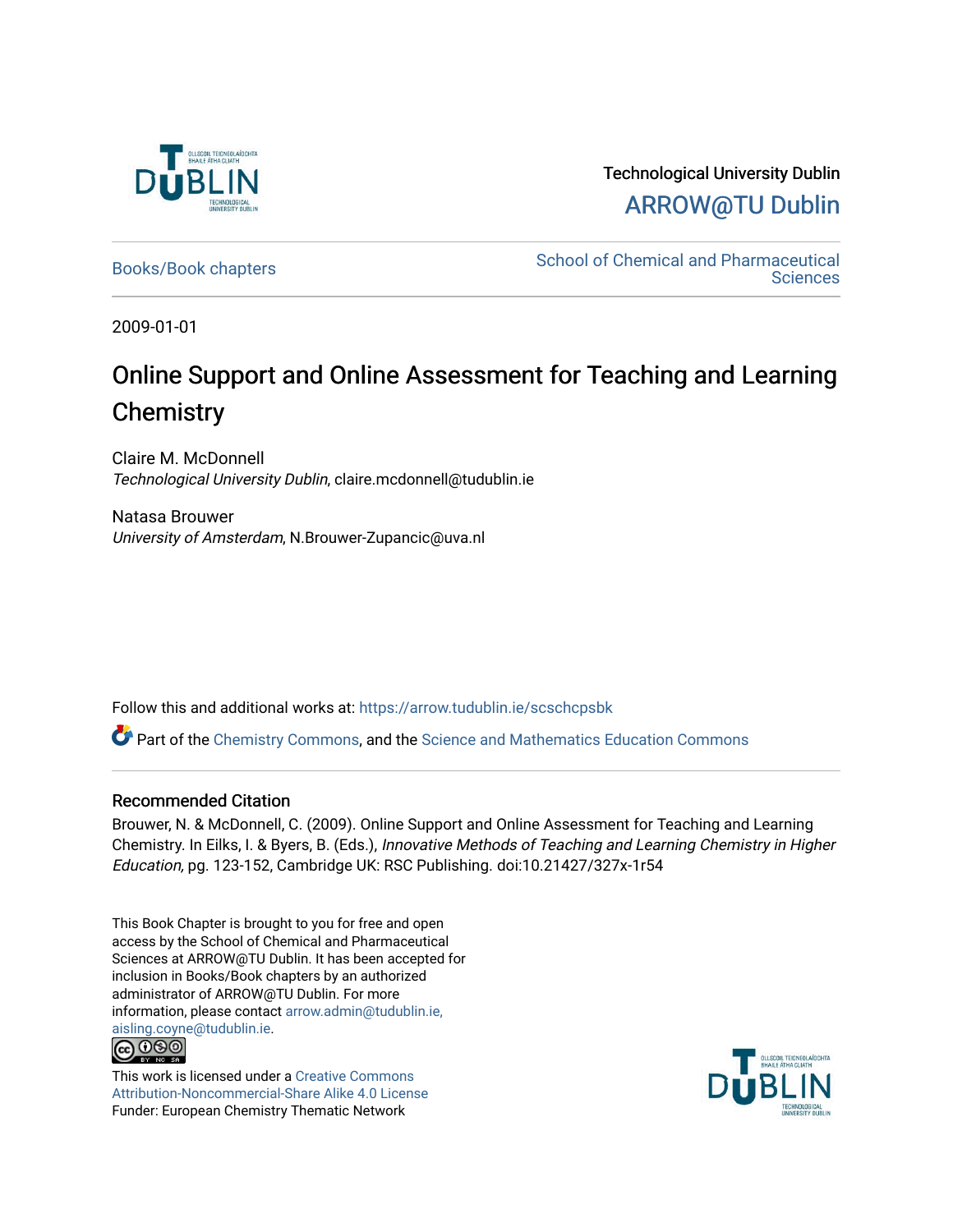# **Online Support and Online Assessment for Teaching and Learning Chemistry**

NATASA BROUWER[\\*](#page-1-0) *University of Amsterdam, The Netherlands*

# CLAIRE McDONNELL

*Dublin Institute of Technology, Ireland* 

*In this chapter, examples of innovative approaches that use educational technology to support active learning in chemistry lectures, tutorials and laboratory sessions are considered. The scope of the chapter is limited to blended learning. The strengths and weaknesses of e-learning are examined and the options available for online assessment using electronic tests and e-portfolios are discussed. In addition to the literature references provided in the chapter, several examples of good practice involving the implementation of information and communication technology for chemistry teaching in higher education are incorporated. A list of online resources for lecturers is also included.*

# **Introduction**

*"Learning how to learn has become the most fundamental skill that an educated person needs to master, and the instrument that enables learning in almost every field is the computer." (Dr. Peshe Kauriloff, Adjunct Associate Professor of English, University of Pennsylvania, retrieved from e-Learning Centre website at [www.e](http://www.e-learningcentre.co.uk/eclipse/Resources/quotations.htm)[learningcentre.co.uk/eclipse/Resources/quotations.htm\)](http://www.e-learningcentre.co.uk/eclipse/Resources/quotations.htm)*

Students today use communication technology extensively. They chat online daily with their friends, they use e-mail and social networking sites and many children already have a mobile phone by the age of ten (Schüz, 2005). Young students are already accustomed to retrieving information they require rapidly and at any time using the Internet and to viewing, generating and sharing video clips on a wide range of topics using websites such as *YouTube*. In addition, they often keep weblogs or contribute to discussion boards or fora that interest them. Thus, this should make it easy and natural

<span id="page-1-0"></span>Chapter Consultant:

*I. Eilks and B. Byers (Eds.). Innovative Methods in Teaching and Learning Chemistry in Higher Education*, *pp*. XX-XX. *©* 2009 *RSC Publishing*.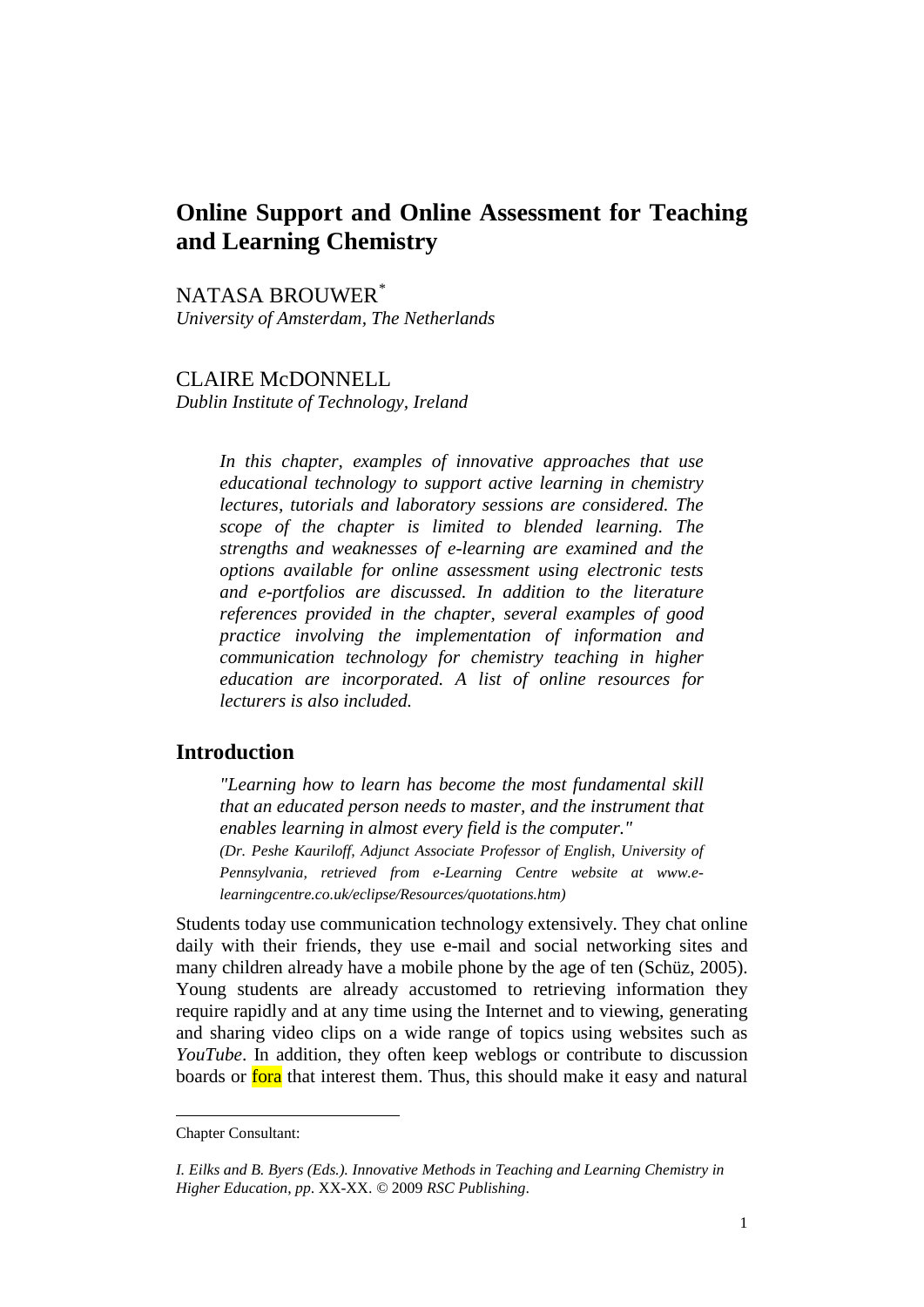for them to use similar technologies in education such as electronic learning environments, discussion boards and chat rooms.

The aim of this chapter is to examine innovative teaching and learning methods in which learning technology is applied to facilitate learning, as well as web-based assessment for undergraduate chemistry students in both practical sessions and lectures. The scope of this chapter is limited to blended learning. Distance learning is not considered. The strengths and weaknesses of online learning are examined initially and then a brief overview of the relevant educational theories is presented. Examples of how online resources have been used to support the learning of chemistry undergraduate students in laboratory practicals and in lectures are discussed. This is followed by an examination of approaches used that involve online assessment. In addition to online multiple choice tests and quizzes, eportfolios and online collaborative group assessment are also discussed. The online resources provided to lecturers and to students are then considered and several lists of those available appear at the end of the chapter. The chapter closes with a brief review of developing and future trends.

### **Blended learning**

The examples discussed here involve blended learning rather than webbased learning alone. The term blended learning is usually understood to describe course delivery in which a combination of face-to-face and online teaching and learning takes place, but the "mix" of the two components can vary considerably (Williams, Bland & Christie, 2008). There are several alternative interpretations of what blended learning involves, including one that views it as a blend of different types of web-based tools and media only (Whitelock & Jelfs, 2003). In their review, Sharpe, Benfield, Roberts and Francis (2006) acknowledged that blended learning is not easy to define but they came to the conclusion that the use of the term should be continued because this lack of clarity allows teaching staff the flexibility to develop their own meaning appropriate to their context. They also suggested that academic staff feel reassured by the implication that face-to-face contact with students is preserved in a blended learning approach. The rationale that is recommended is that online learning be used to complement other methods, not replace them, and that it should only be incorporated if it enriches and enhances learning (Charlesworth & Vician, 2003).

# **Implementation of educational technology in higher education institutions**

There is no doubt that the introduction of technology in teaching costs money. Laurillard (2002) analysed the methods of online communication used for teaching and learning in higher education and discussed their implementation. She found that the relationship between benefits and costs is complex. Laurillard (2007) later developed a modelling tool to allow developers to construct a plan on how to improve learning benefits while controlling the associated teaching costs. She determined that there are four factors that help to bring costs down: Substitution, rather than duplication of online services, greater reuse and sharing of e-learning resources, increased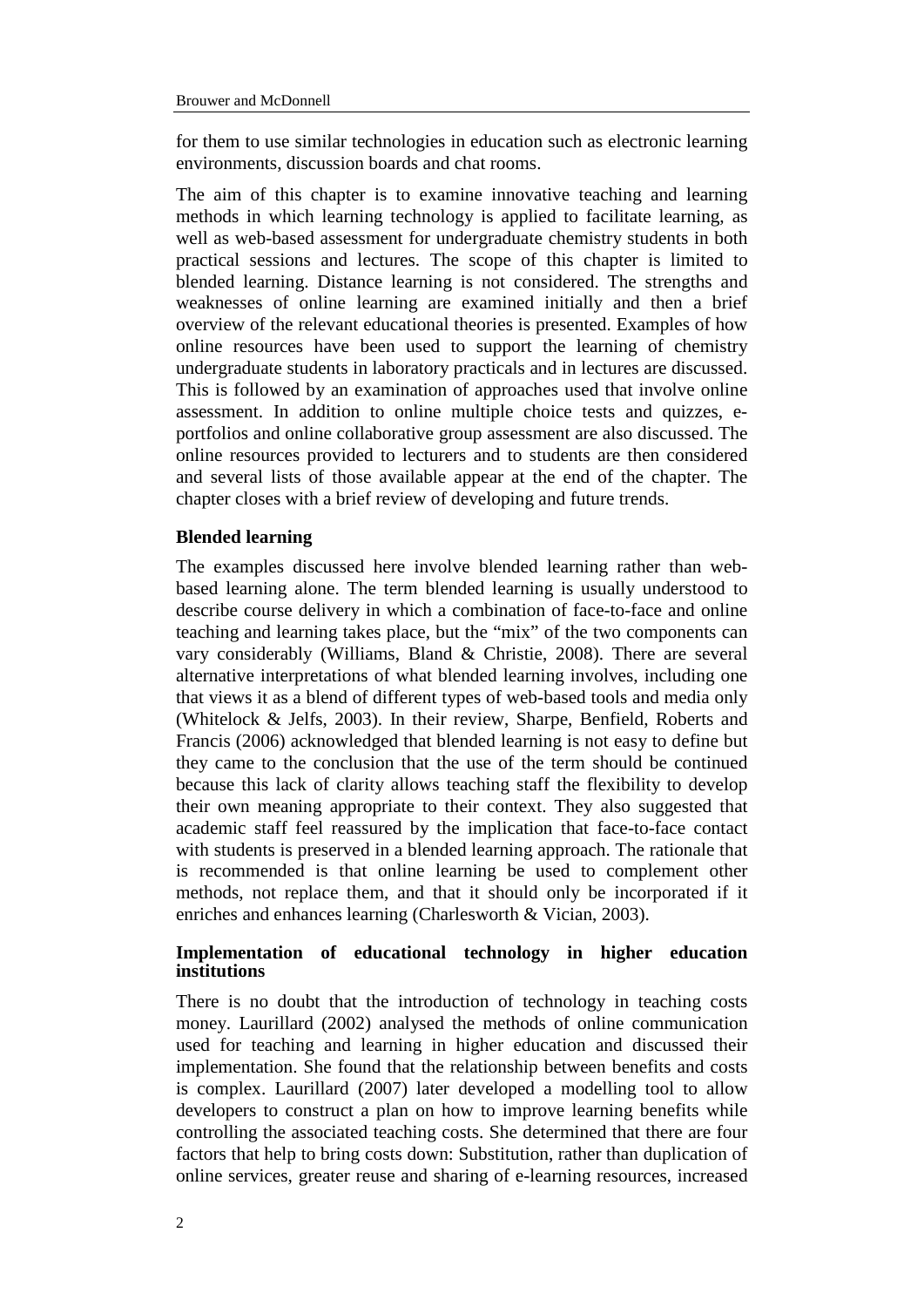peer learning, and more standardised production of materials. Systems that are well-managed and mature are necessary to make these factors work and, in many countries, governments have prepared strategic plans to improve the quality of learning using technology (DfES, 2003).

Collaborative organisations such as the *SURF Foundation* in the Netherlands (www.surffoundation.nl) or *JISC* and the Higher Education Academy (www.jisc.ac.uk) in the United Kingdom play a significant role in introducing technology into higher education in their respective countries. Initiatives that have been undertaken include funding of renovation projects to develop, improve and implement e-learning, provision of support from experts and the formation of special interest groups.

Almost every higher education institution has now incorporated an online element (often referred to as e-learning) into their courses. To be able to use this technology, academic staff need to modernize their teaching and it is important that their attitude towards their teaching is as progressive as their approach towards carrying out research. Michael (2001) makes this point and recommends that, just as academics will keep up to date with and evaluate novel methods and technology in their field of research, they should also ensure that they are aware of new teaching and learning technology and methodologies.

The way in which learning technology is used for teaching and learning can vary significantly. In the United Kingdom, Sharpe et al. (2006) carried out a wide ranging review of literature and practice on the undergraduate experience of blended learning. They classified two main approaches adopted in higher education institutions. The first is the provision of additional support material online. The second, less common, one involves course redesign to promote learner communication and interaction using information and communication technology (ICT). A third approach that uses technology in education aims to bring learning closer to research practice. Research-oriented learning activities stimulate the development of independent learners (Brouwer, Byers & McDonnell, 2006; see Godehart, Lindblom-Ylänne & Finlayson in this book). In many fields in chemical research, computers are essential and applications often use data online. In addition, collaboration of research groups, learners or individuals is now often web-based (see Eilks, Markic, Bäumer & Schanze in this book). Most computer applications for research have become sufficiently user-friendly to enable them to be used by students in research-oriented learning activities to solve realistic chemistry problems. To perform research, students need access to the latest literature and this is facilitated by using electronic scientific literature resources such as *Google Scholar* (scholar.google.nl), *ISI Web of Knowledge* (apps.isiknowledge.com), *SciFinder Scholar* [\(www.cas.org/SCIFINDER/SCHOLAR/\)](http://www.cas.org/SCIFINDER/SCHOLAR/) and *Beilstein CrossFire* (www.beilstein.com). These resources, with the exception of *Google Scholar*, are not open access although many institutions offer these resources as a facility for their students and staff.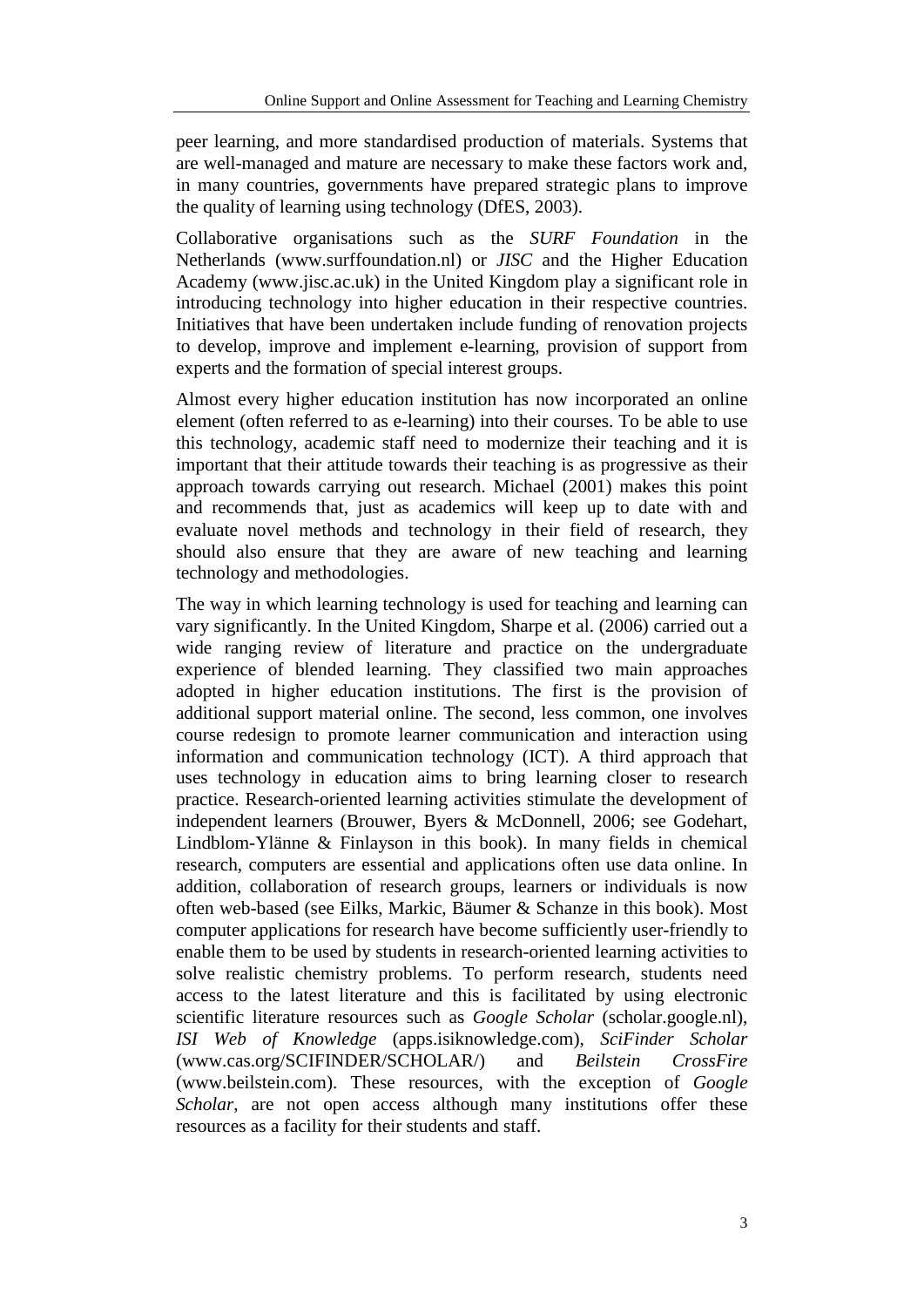# **Evaluation of the strengths and weaknesses of e-learning**

### **The benefits**

The use of ICT can support the learning process and enhance communication. It facilitates the transformation from the classical teachercentered process characterized by teacher-to-student communication flow, separated working forms, guided tutorials and closed experiments (Figure 1) to a flexible student-centered learning process in which the student constructs his or her knowledge using different sources (Figure 2) (Brouwer, 2006).



*Figure 1: Teacher-centered process Figure 2: Student-centered process*

Communication online can be synchronous (chat room) or asynchronous (discussion board). These options can accommodate situations where the students and the teachers are not in the same location and where they may or may not be online at the same time. Also, others can become involved in the educational process, e.g. lecturers from other courses and students and lecturers from other institutions or experts in the field (Figure 2). Students can readily collaborate online by working in groups sharing online space and discussion boards (see Eilks, Markic, Bäumer & Schanze in this book).

Face-to-face interaction differs significantly to online and it is important to recognize this. Gilly Salmon (2004) has developed an excellent five-stage model for e-tutors to provide a framework within which they can assist learners with this change and support them sufficiently during their initial online experiences.

Flexibility of access to online resources and communication tools is a significant benefit of web-based learning. By means of electronic learning platforms, students can access teaching materials and resources at any time and use a range of communication tools and online quizzes or tests on any networked computer. Computers can also be very useful tools for diagnosing students' pre-knowledge. Adaptive electronic tests can be used and learners receive feedback individually so that they know where they have any knowledge gaps they need to address. A learning support to facilitate refreshing students' pre-knowledge can also be provided within the virtual learning environment (VLE) for a particular course. This approach has helped students to get better results when studying chemistry and to improve their performance in exams (Lovatt, Finlayosn & James, 2007) or to brush up on gaps in mathematical knowledge before studying courses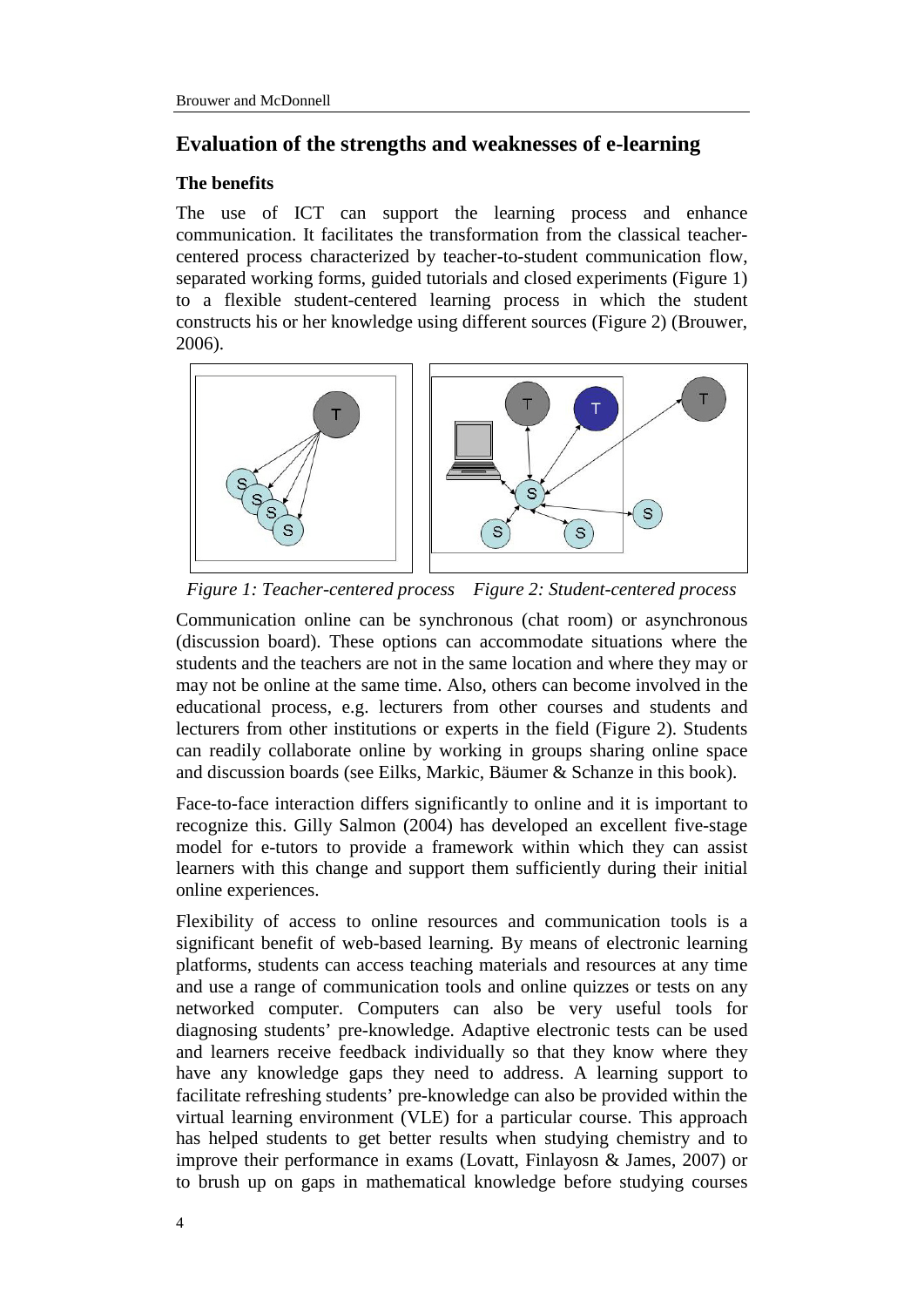such as quantum chemistry (Koopman, Brouwer, Heck & Burna, 2008). Simulations can be used to develop understanding of chemical concepts in different contexts and, in inquiry-based courses computers can be used as research tools to help solve more complex and realistic problems.

Barak and Dori (2005) showed that integrating information technology (IT) supported project-based learning into a chemistry course had a positive effect on students' learning outcomes and their level of understanding. Webbased inquiry activities in combination with the construction of 3D molecular models on a computer enhanced the learners' ability to operate on four levels of chemistry understanding: Macroscopic, microscopic, symbolic and process. Another development is the use of online resources and freeware programmes to redesign teaching laboratories so that they replicate the situation in a research laboratory. This approach produces situations that mimick real-life and can improve the development of students' problem solving skills (Cox et al., 2008; Tsai, 2007).

The Internet provides an excellent means of providing learner support and resources. However, in order to make full use of its potential, web-based learning can also be employed as a framework for learner activities, particularly collaborative group activities. An important advantage of webbased information is that it provides the opportunity to work in groups to produce and edit web materials using wikis. The wiki functionality can thus be used in education to provide a space in which students work and learn collaboratively. The additional flexibility afforded by web-based learning as well as its suitability for collaborative group learning through the use of discussion boards, chat rooms and wikis has the benefit of providing a new means of developing independent learners. Chickering and Ehrmann (1996) emphasised the benefits of using online group projects as assessment methods as they incorporate several of their seven principles of good practice in undergraduate education, including active learning, studentstudent interaction and the requirement for time on task. They also reported that it is often observed that learners perform to higher levels when they know that their peers will be able to view their assignments and correspondence online. Another advantage of e-learning is that it assists the development of information technology, collaborative work and communication skills which are all very important in a working environment. It is interesting to note that several studies have shown that female students benefit more from web-based learning activities than male students and that they opt more often for voluntary activities than male students (Herman et al*.,* 2005; Botch et al*.,* 2007),

# **Common problems**

There are several common difficulties associated with online learning The initial induction and access stage is critical and requires careful planning and support (Salmon, 2004; Laurillard, 2002; Holmes & Gardner, 2006; Sharpe et al., 2006). Other issues include the challenge of keeping learners motivated and engaged access to networked computers, technical problems, anxiety over time management and the difficulty with developing social interaction online. There are also a number of barriers to the successful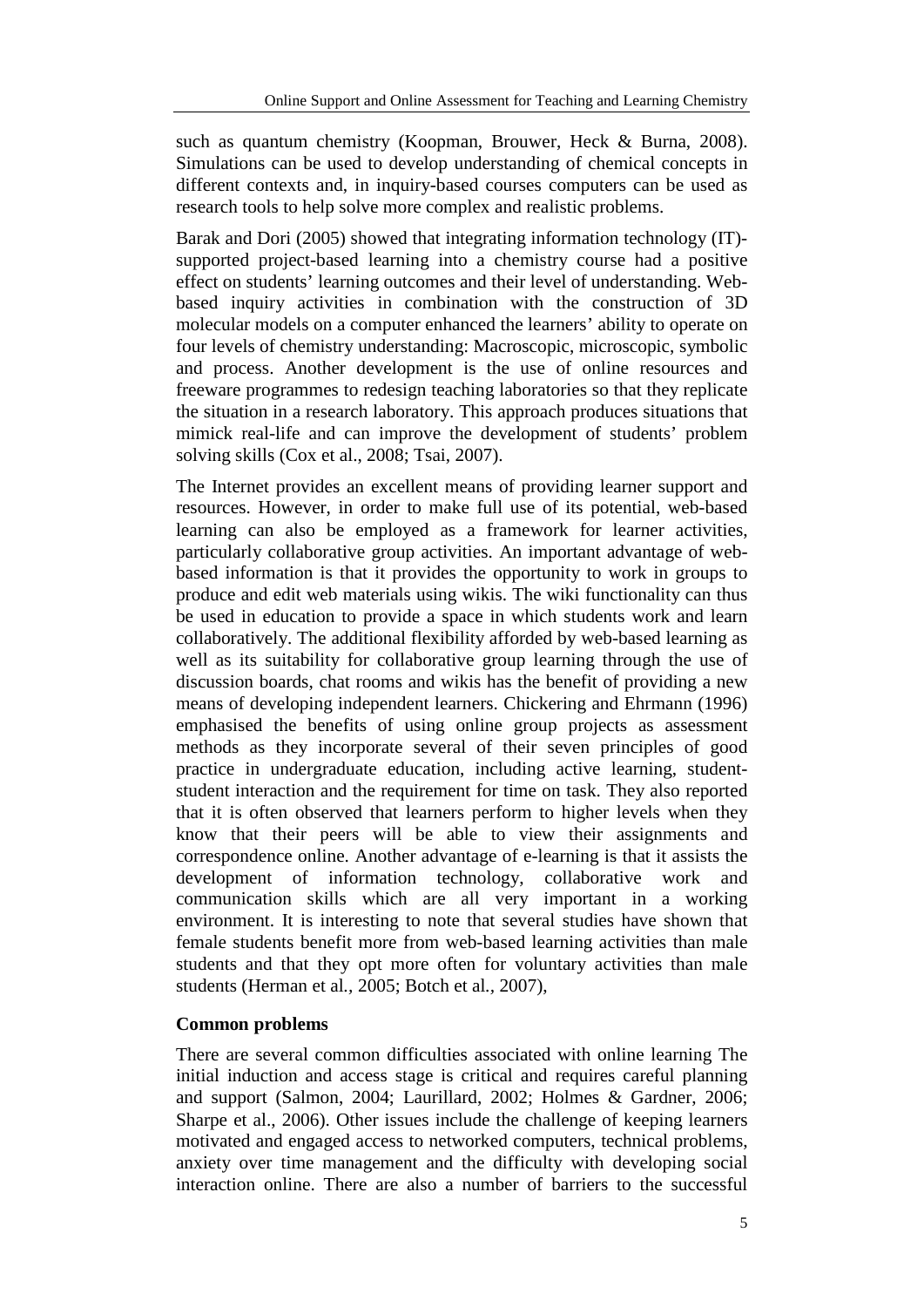implementation of online learning that are often encountered at an institutional level such as the provision of the necessary support structures and development of a clear e-learning strategy. Thus, institutional and financial support, sufficient time allocation, appropriate professional development courses for academic staff to learn new technologies and ongoing support from experts and peers are important requirements. Holmes and Gardner (2006) emphasise that structures and resources need to be put in place to facilitate web-based learning innovations without excessive preparation and time commitments and Mason (2001) observes that ways of reducing the time demands on online tutors need to be found as 'interaction fatigue' can set in. The introduction of technology in education has had a significant impact on time resources, both of the student and of the lecturer (Laurillard, 2007). On one hand, technology can save a lot of the time required to evaluate students' work. On the other hand, it diminishes the border between time and space and students expect instant feedback from their lecturers 24 hours a day.

The observation has also been made that students can find the change from traditional teaching practices difficult because they are now required to work continuously over the entire academic year. Lovatt et al. (2007) report that the first year undergraduates they studied engaged with the teaching material provided online in the weeks before exams but did not tend to engage during the rest of the semester. Related to this is the problem of the extent of part-time work that students are currently undertaking. Concannon, Flynn and Campbell (2005) identify 'full time part time students' as a recent phenomenon in higher education institutions. These learners are enrolled on full time courses but also spend significant amounts of their time working in part time jobs.

Problems with online learning can also arise due to a lack of permanence of the links to the resources provided. Markwell and Brooks (2008) analyzed a "link rot" phenomenon in chemistry web courses. They followed the URLs of 515 web courses. About 100 disappeared after one year and, after 78 months, only 181 were still accessible. Possible causes were also discussed by the authors. Another issue is that information online can contain errors and misinformation. This was reported in a study published in Nature (Giles, 2005), however, reliability seems to be improving as science entries in *Wikipedia* contain approximately four inaccuracies on average and entries in *Encyclopaedia Britannica* about three.

In technology-enhanced learning, special attention must be given to providing guidelines about plagiarism, especially when students are working on projects or writing reports and essays. Students can often be tempted to use the copy and paste function when reporting on the work of others. Educational software such as *Ephorus* (www.ephorus.com/highereducation) and *Turnitin* (www.turnitin.com) is available to detect plagiarism and assignments submitted using the *Blackboard* electronic learning environment can be scanned automatically for plagiarism. Cheating is also considered to be a potential problem in e-learning, however, Charlesworth, Charlesworth and Vician (2006) showed that students' perception of the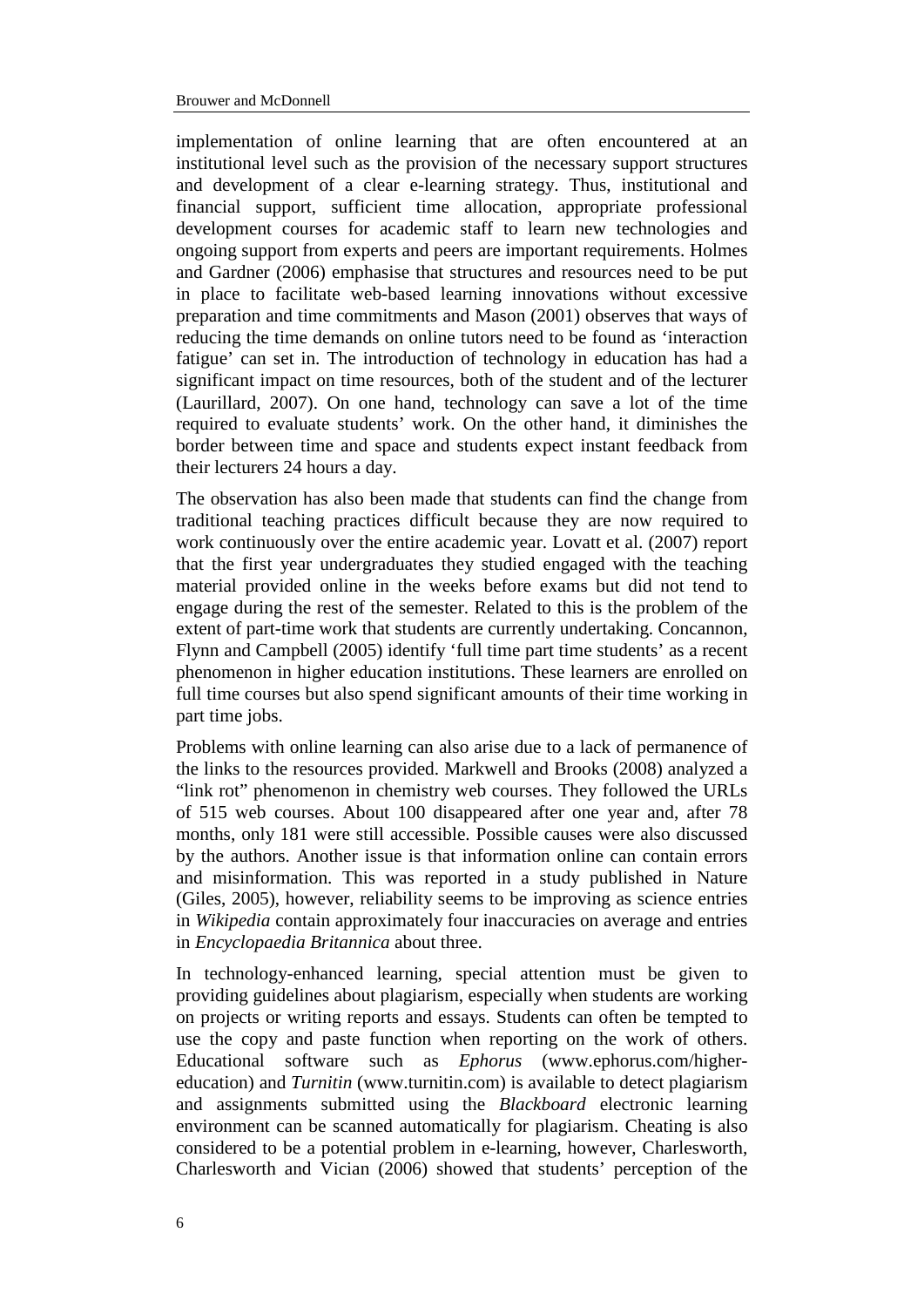effect of using an electronic course management system on the level of cheating is not significant. In addition, clear guidelines on "netiquette" (internet etiquette) are required when students will be engaged in communicating by electronic means (Shea, 1997).

# **Knowledge for all**

We would like to end this section by emphasising the potential of ICT to bring educational resources to every citizen of the world for the cost of an internet connection. For example, Massachusetts Institute of Technology has opened its course materials to the whole world with their *MIT Open Courseware* (ocw.mit.edu/OcwWeb/web/home/home/index.htm). This decision was made based on the argument that educational resources should be accessible according to non-proprietary, peer-to-peer, and open-source software principles (Malloy, Jensen & Regan, 2002). Sharing of material and the resultant exchange of ideas among lecturers also has an important role to play in improving the quality of teaching in higher education. Initiatives such as the *Open Educational Resources Commons* (www.oercommons.org) (Mittal, Krishnan & Altman, 2006), *MERLOT* (Multimedia Educational Recourse for Learning and On Line Teaching, www.merlot.org/merlot/index.htm), the European learning objects repository *Ariadne* (www.ariadne-eu.org), and the ECTN chemistry tests database EChemTest [\(www.cpe.fr/ectn-assoc/echemtest/index.htm\)](http://www.cpe.fr/ectn-assoc/echemtest/index.htm) offer lecturers access to educational material and hopefully motivate them to share their own materials. Issues relating to intellectual property and copyrights for open access teaching material in higher education are<br>regulated according to the *Creative Commons Licence* regulated according to the *Creative Commons Licence* (creativecommons.org).

# **Relevant learning theories**

There are a number of learning theories underpinning e-learning methods. These are cognitivism (relates to online tutor support and teaching materials), learner differences theory (multiple representations of a topic e.g. animations, text, video and audio clips, graphs) and constructivism (online learning activities, e.g. quizzes, crosswords, wiki construction, problem solving). Where online collaboration is involved, this incorporates a social constructivist approach. A brief summary of the main principles of each educational theory follows (see also Byers & Eilks, or Eilks, Markic, Bäumer & Schanze both in this book).

Cognitivism focuses on the means by which the learner processes information. Knowledge is considered to be absolute and fixed and links to existing knowledge are encouraged. The goal is to develop critical thinking and problem-solving abilities (Toohey, 1999). Information is structured and sequenced to facilitate processing and the tutor organises practice and feedback to ensure that new knowledge is assimilated. Use of learner support resources such as notes and summaries, practice problems, useful links and online tutor support reflect a contribution from the cognitivist approach. The variation in style and approach that exists among learners is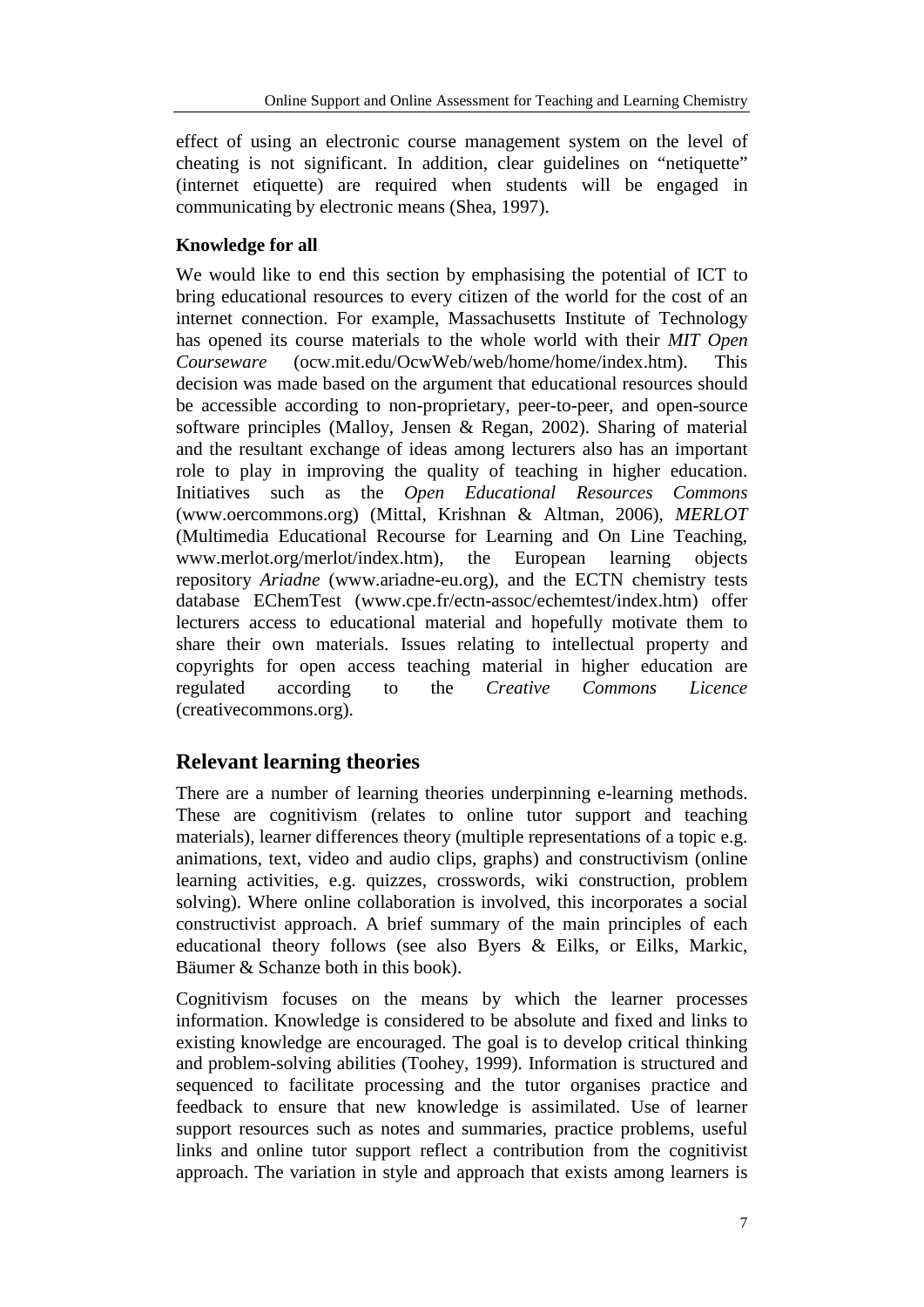the basis for the learner differences theory (Beetham, 2002). Multiple representations of learning content are required to accommodate the range of learner types (graphs, simulations, animations, text, video) and it is recommended that a number of routes (linear and networked / cross-linked) to navigate through material or an activity be provided (Chickering & Ehrmann, 1996).

Constructivism holds that knowledge arises from our engagement with the realities around us and that meaning is constructed. This leads to the assumption that it is possible that different people will construct knowledge in varying ways and will construct their own interpretations of the knowledge provided to them. Thus, each individual learner will have their own perspective and experiences (Crotty, 1998). Providing learners with online activities should keep the learner motivated and encourage them to take charge of their learning. Active learning is considered necessary to the constructivist approach and so the use of online learning activities shows the influence of constructivism on course design.

The social constructivist theory of learning, which originated with Vygotsky (1962), claims that learning centres on social interaction and shared tasks in which individuals build their learning by interacting with the environment, particularly teachers and fellow students (Beetham, 2002). Collaboration on meaningful and challenging activity-based programmes promotes exploratory learning and is regarded as a highly effective means of encouraging learning (Bigge  $\&$  Shermis, 2004). The advantages of this approach are that learners can capitalize on their strengths and overcome their weaknesses while working on a collaborative task. They also get the opportunity to encounter alternative methods adopted by other learners. A number of authors point out that interactive, collaborative learners can be well-supported in a web-based environment and remark that asynchronous online communication encourages significant peer interaction to take place (Roberts, 1995; McMahon, 1997; Oliver, 2001; Gagné, Wagner, Golas & Keller, 2005).

# **Effects of e-learning activities on students' learning progress**

# **Online self-directed learning to construct knowledge and skills**

Among the significant benefits of online learning identified by students are the opportunity to work at a suitable pace and the accessibility afforded. Provision of a range of online learning materials, activities and self-tests with instant feedback allows learners to determine how well they understand and can apply material introduced in their lectures (Adams, Byers, Cole & Ruddick, 2003). This type of support has been found very useful for teaching chemistry to large groups of first year undergraduates, particularly those who have not studied chemistry at secondary level.

Examples of this approach include development of online self-study quizzes with instant and detailed feedback to allow first year students at Dublin Institute of Technology, Ireland, to determine how well they understand and can apply the topics they are being taught (O'Connor & McDonnell, 2005).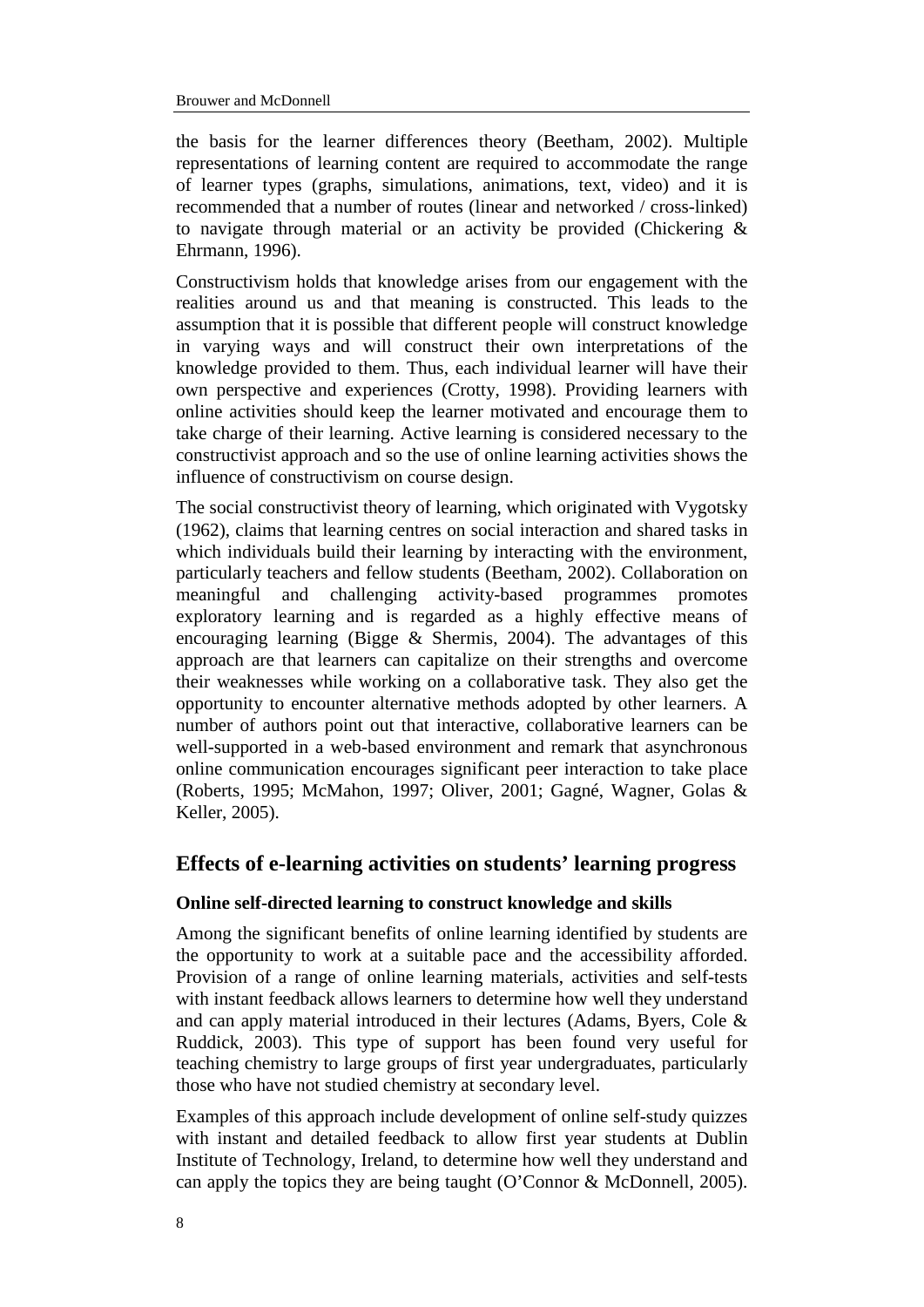In order to encourage use of these quizzes, an online assessment test that used a selection of the self-study quiz questions was introduced towards the end of the academic year. Another example at Plantijn University College, Belgium, involves the provision of online courses and exercises for selfdirected study and related exercises (e.g., stoichiometry problems) online. The purpose of the courses and exercises is to allow learners to fill any gaps between their secondary school science knowledge level and the initial knowledge level required for higher education. Extensive feedback is provided online to students who have attempted the exercises. In addition, staff and each student can track the activities they have undertaken and thus monitor learning progress. Based on their work at Dublin City University, Ireland, Lovatt et al. (2007) have reported that there is some evidence that first year students will only interact with quizzes and other support material if they form part of the assessment for the course. Also, they found that if quizzes are considered too difficult, then generally, if they are not assessed, they will not even be attempted. A description of the online support provided at Robert Gordon University in Scotland follows:

# **Online help for on-campus and off-campus students at the Robert Gordon University**

Several years ago, the Robert Gordon University in Scotland developed its own VLE called the *Virtual Campus*. It provided a comprehensive infrastructure and facilitates interaction between staff and students supporting course delivery, tutoring, and discussions. The Virtual Campus was used by two distinct groups of students; full-time on-campus students and the off-campus students who study by distance and on-line learning. This latter group of students was particularly dependent on the material posted on the Virtual Campus. The university recently made a strategic decision to change their VLE to *Moodle* (www.moodle.com) and, since September 2008, the VLE is to be called *Campus Moodle* (campusmoodle.rgu.ac.uk). Course materials are posted up by module, but there are also general information modules. Material posted varies with each lecturer but, typically, not only will the lecture materials be posted up for downloading, but other support materials such as useful website addresses, computer quizzes and sample exam questions are also included. For first year students, revision materials and self-study materials are also posted to help fill in any gaps in their knowledge and understanding from the various courses they have studied prior to entering the university. It has been suggested that posting up lecture materials can result in students stopping attending the lectures, but this has not been found to be the case here and indeed the extra materials can help students to take charge of their own learning.

122 first year science students (forensic science, biomedical science and nutritional science) who all took the same introductory science module were asked to fill in a questionnaire about how they used the support materials on the Virtual Campus. 64 replies were received. 100% of these downloaded the lecture notes. When asked, however, if they downloaded the answers to tutorials or tried the mole calculation quiz the "yes" response dropped to 56% and 58% respectively showing that there is still some work to be done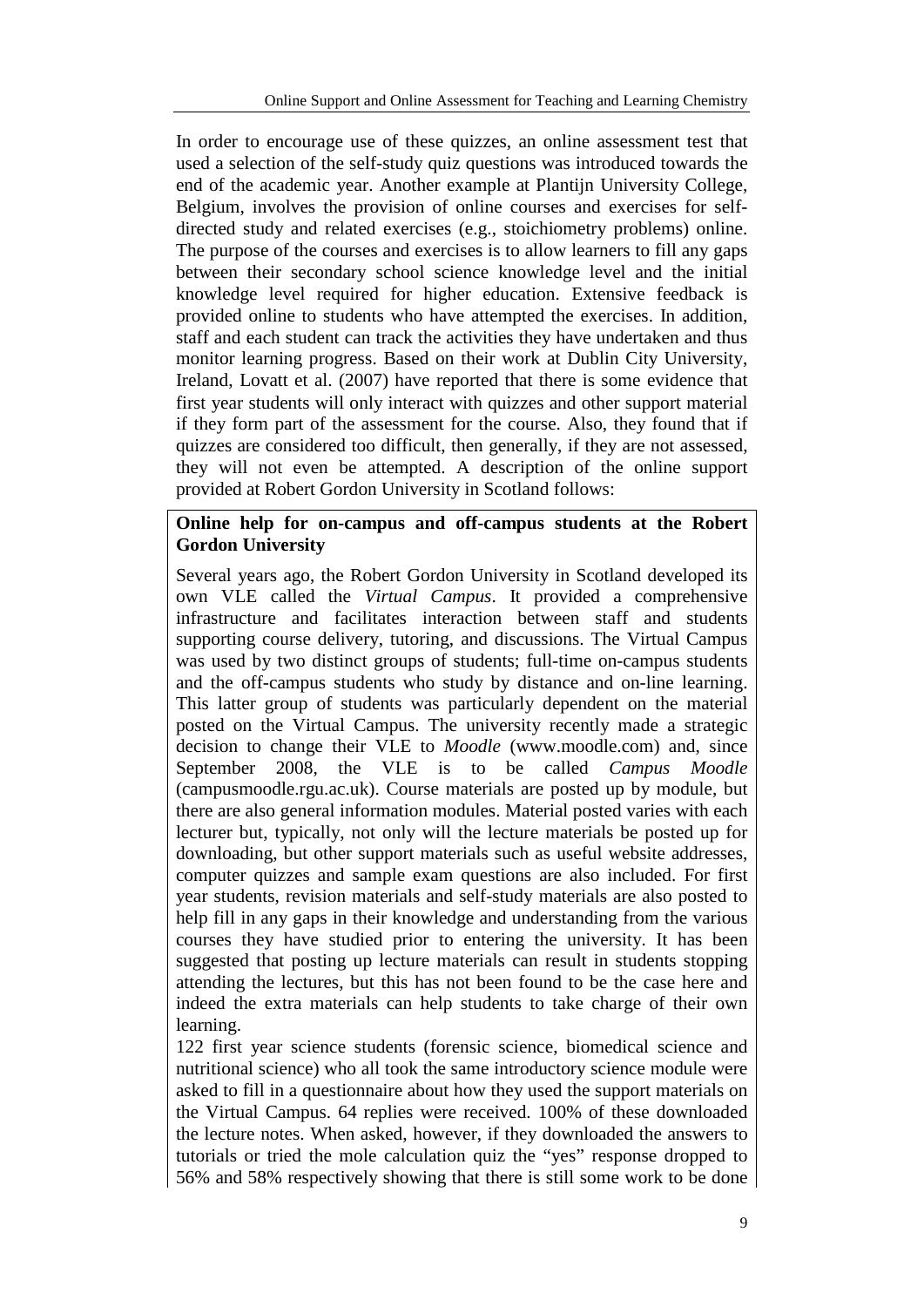to encourage students to become more independent. The responses then dropped to only 24% with regard to using the recommended text book. The drop in use of the support materials could however also be attributed to the fact that this was an introductory science module. Therefore, some of the students would be very familiar with the materials and knowledge and would not have felt the need to complete the extra work.

For the off-campus students studying the diploma in applied chemistry by distance-learning, the Virtual Campus provides a comprehensive infrastructure with the flexibility for study in the students' own time. The learning materials are accessed using the Internet. The Virtual Campus further facilitates interaction between staff and students to support the course delivery by the use of discussion fora, community groups and email. A large part of the learning experience is delivered by online tutorials or by email. In a similar way to the on-campus students, quizzes, crossword puzzles and other support materials have also been devised in addition to the main course content. Students are also directed to suitable websites. This use of the VLE is becoming more and more attractive to students wishing to study part-time whilst pursuing full-time employment.

In the first years in which they study chemistry, students are required to learn quite a lot of information. For example, to understand organic chemistry at an advanced level, it is recommended that the learner is familiar with a certain number of important reactions. Study aids such as the "Reaction Rolodex" have been developed to help students to remember important information about these essential organic reactions. It has been shown that students who used this tool responded positively to it and their performance on the reactions section in their first year organic chemistry exam was better than in the group not using it (Mahan, 2006). Koopman et al. (2008) have shown that students were better able to comprehend lectures in quantum chemistry when they had brushed up on their mathematics preknowledge gaps systematically using the computer algebra test tool *MapleT.A* (www.maplesoft.com/Products/MapleTA/index.aspx). The software provided instant feedback and the quantum chemistry lecturer reflected on this feedback in the lectures. The study carried out showed that good mathematical skills are essential, but were not sufficient for studying quantum chemistry as abstract thinking skills were also required. This approach, combined with interactive teaching activities implemented to improve abstract thinking, resulted in a substantial improvement in the percentage of students who passed the quantum chemistry course.

Development of information literacy skills is very important, as the ability to find relevant information quickly and efficiently is one of the key factors that can promote lifelong and self-directed learning to (Sormunen, 2006). Ambrose and Gillespie (2003) are among several authors who have made the case for integration of information literacy skills into curricula. It is recommended that during their first semester, undergraduates are introduced to library resources and are encouraged to develop library research skills to enable them to make effective use of library resources, both paper and electronic, and to evaluate their usefulness and relevance. This process can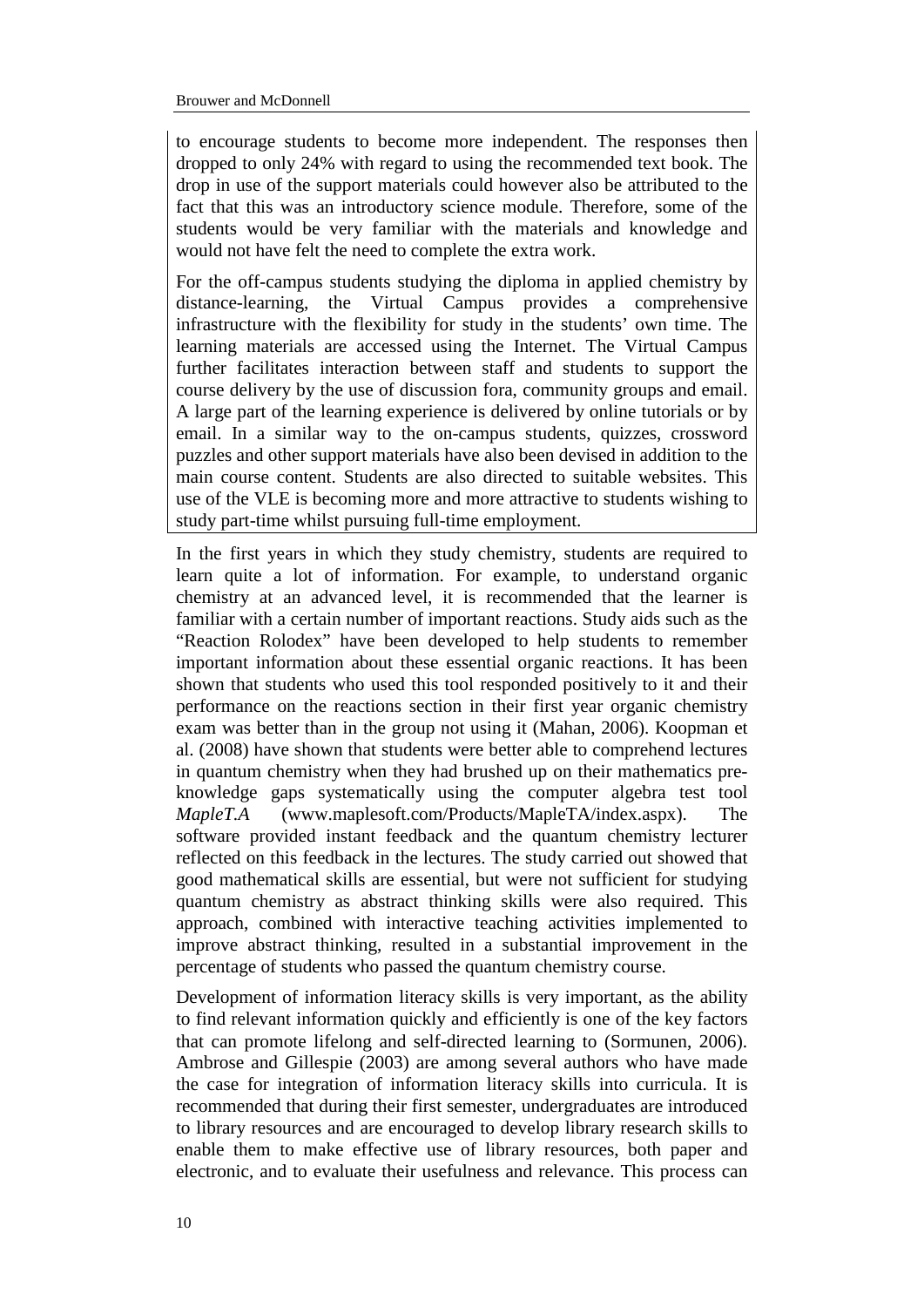be readily supported by means of online activities and materials, such as the *Internet Chemist Tutorial* (www.vts.intute.ac.uk/he/tutorial/chemistry). These skills need to be developed on an ongoing basis and Walczak and Jackson (2007) discuss the implementation of an information literacy skills component into a third year analytical chemistry course. In addition, the analytical chemistry programme involves the use of role-play. Each student gets an opportunity to have a manager, chemist, hardware or software role in a four person group called a "company" with much of the communication among the group being carried out online.

# **Preventing misconceptions**

Chemistry is challenging to learners because a chemist needs to think on several levels: The observational level (macro level), the molecular level (sub-micro level) and the symbolic and process level (Johnstone, 1982, see Fiorano, Markic, Reiners & Avitable in this book). This can lead to misconceptions which are often very difficult to overcome and can even prevent any further learning. Visualization of chemical structures and reactions on a molecular level is introduced to develop a deeper understanding of chemistry in learners. Computer animations, simulations and 3-D molecular modelling can be used to improve learning and understanding of chemistry, not only by students at the beginning of their study, but throughout. In addition, experts in the field now often also make use of these techniques in their research.

In the *VisChem* project, all levels of chemistry are combined and taught together using computer animations and molecular models (Tasker & Dalton, 2006, 2008). The *VisChem* learning design helps students to deal with their misconceptions in four steps: (1) explain the observation using the prior mental model, (2) recognize the failures of the prior model, (3) use computer animations to reconcile the discrepancies in the model and (4) apply the new model to a new chemical topic. This constructivist learning design makes it possible to construct better mental models however it must be noted that, by using molecular models and animations, the students can also develop different misconceptions.

Limniou, Roberts and Papdopoulis (2008) compared the effects of using computer-based 2-D chemical animations with using 3-D ones. It was found that the students who used the 3-D animations had a better understanding of molecular structures and changes that occur during a chemical reaction than those who were using the 2-D animations. In addition, an increased level of enthusiasm was noted among the students who had access to the 3-D option.

# **Project-based learning**

Project-based learning (PBL) requires students to solve real life problems and information technology provides a very effective support for this teaching and learning method. Barak and Dori (2005) researched the effect of IT-enhanced PBL on students' achievements and on their ability to traverse various chemistry understanding levels in three undergraduate chemistry courses. The student projects included three assignments: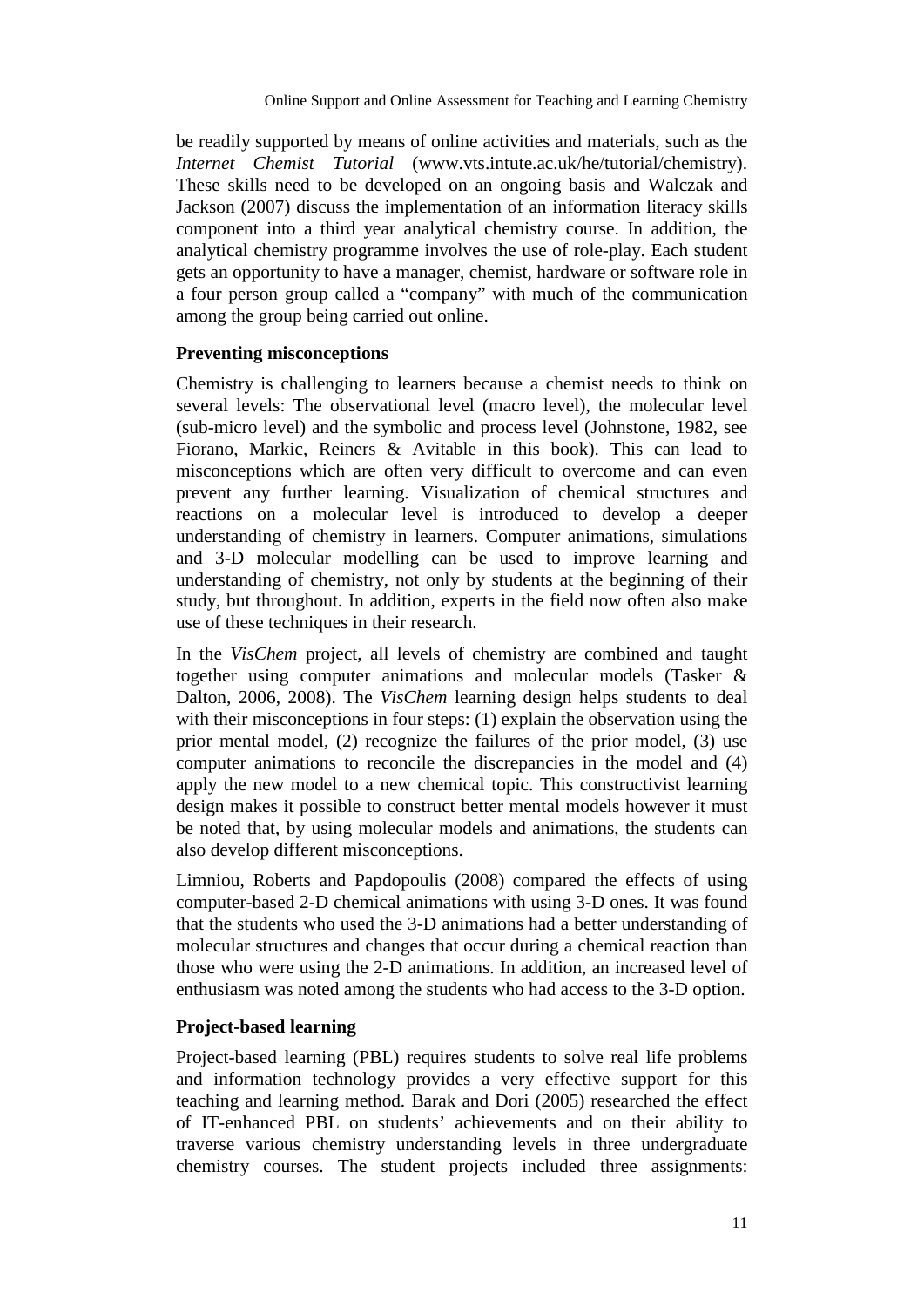Molecules in daily life, elements in the periodic table, and scientific theories. To solve these problems, students used a range of IT tools for modelling and visualization of molecular structure as well as internet resources. The qualitative and quantitative results indicated that incorporating IT-rich PBL into chemistry courses can enhance students' understanding of chemical concepts, theories and molecular structures.

### **Online collaboration**

Slocum, Towns and Zielinski (2004) have devised a method for analyzing electronic communication by means of discussion board diagrams which show the effect the tutor/facilitator is having and identify all interactions that have occurred. Their analysis has allowed them to formulate useful guidelines for effective facilitation of online collaboration in chemistry courses. Glaser and Poole (1999) describe the development of collaborative learning communities in organic chemistry facilitated by online communication. Students worked in groups of 5 to 6 and researched a range of topics. The students were only required to format their reports so that they could later be easily published on the module website but half of the groups were sufficiently motivated to build their own websites. Peer assessment of reports by other groups was also incorporated (see also Eilks, Markic, Bäumer and Schanze in this book).

Keller and Cox (2004) developed an innovative cross-disciplinary collaboration between business and chemistry students studying a Biochemistry module that involved a significant amount of online communication. The chemistry students investigated the type of research and product lines for a number of companies who had a mission statement that mentioned proteomics. Business students, who were enrolled on an online course, then analyzed the business model, marketing plan and industry growth potential of these companies and 1000 dollars of virtual money was invested in a company. Towns, Sauder, Whisnant and Zielinski (2001) have developed a number of online physical chemistry modules that are used across several American third level institutions and allow collaboration between their students.

#### **Activation of students during lectures and tutorials**

In a lecture environment, incorporation of online methods can be achieved by using simulations, animations and computer-generated molecular models to demonstrate and explain difficult concepts. Some lecturers opt to develop this type of material themselves using the scientific software employed for their own research but it is also possible to search for this material online in a range of repositories (see the lists of resources at the end of this chapter).

A good explanation by the lecturer is not enough to achieve deep learning by students. The learners need to be actively involved (Stanley & Porter, 2002). Plenary or group discussions and an exchange of opinion with a neighbouring student as well as asking questions are common methods employed to make lectures active and interactive. Electronic voting systems (also often called student response systems, personal response systems,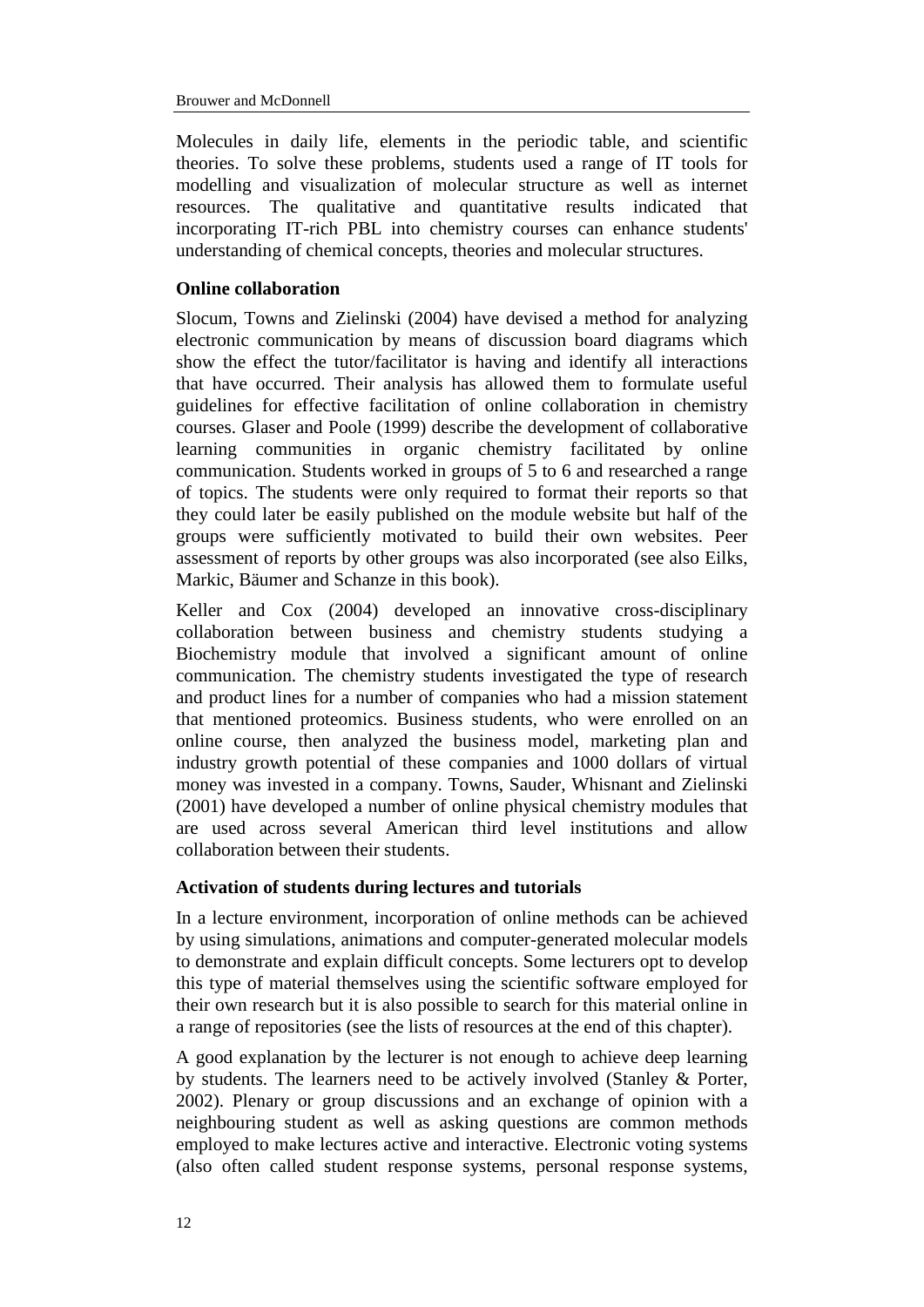audience response systems, audience paced feedback, classroom communication systems, voting-machines, zappers or clickers) have been used since the early 1960s. Initially, these systems were built in but nowadays the personal response systems are wireless and portable and are relatively inexpensive. In some cases, web-based public response systems are used which involve students using their mobile phones to vote (Prensky, 2005). MacArthur and Jones (2008) have published a comprehensive review of the implementation of clickers in third level chemistry courses in which they report that students have invariably been found to react positively to use of this technology and that, in cases where some type of student collaboration was also incorporated, measured improvement in student learning was observed. Niyadurupola and Read (2008) reported similar findings when they piloted the use of clickers in two English universities.

A teaching method called peer-instruction was introduced very successfully in physics courses for new undergraduates at Harvard University and has been extended to a number of other colleges (Mazur, 1997). In his introductory physics lectures, Mazur asked each student to provide a response to multiple choice questions using a clicker. Students were then required to discuss their chosen answer with their neighbours and then vote again. This approach was shown to dramatically increase pre-to-post test gains (Crouch & Mazur, 2001). It should be noted that careful selection of questions is an important factor in implementing this approach successfully. Wieman and Perkins (2005) also discuss how educational technology can be used very effectively to improve learning by physics students and, in particular, the role of clickers and online interactive simulations.

Christie (2008) has used commercially available technology (Mimio hardware and software; www.mimio.com) to capture pen strokes made on a white board during a lecture and save them to video files that can be played by students anywhere. He has used this system to allow conventional organic reaction mechanisms to be stored, played, paused and rewound as necessary. Since the diagrams are hand-drawn, there is no learning curve for lecturers that involves complex computer software and, because the penstrokes are recorded in real time, the diagram evolves on the computer screen as it did on the whiteboard in the lecture.

# **Enhancing learning during lab sessions**

There is no need to emphasize how important it is for chemistry students to obtain effective laboratory experience (see Bennett, Seery and Soevegjarto-Wibers in this book). The quality of the learning process can be enhanced by ICT during pre-lab or post-lab activities. For example, computer simulations can support learning about particular experimental techniques and may, in certain cases, replace working in the laboratory if there are safety or ethical reasons (e.g., live animal experiments) which preclude this (Wang, 2001).

Pre-lab activities have been shown to be important in improving learning in chemistry across all levels. For example, in a simple operation such as extraction, many students find it difficult to visualize what is happening at a molecular level. An interactive simulation of this process used in a pre-lab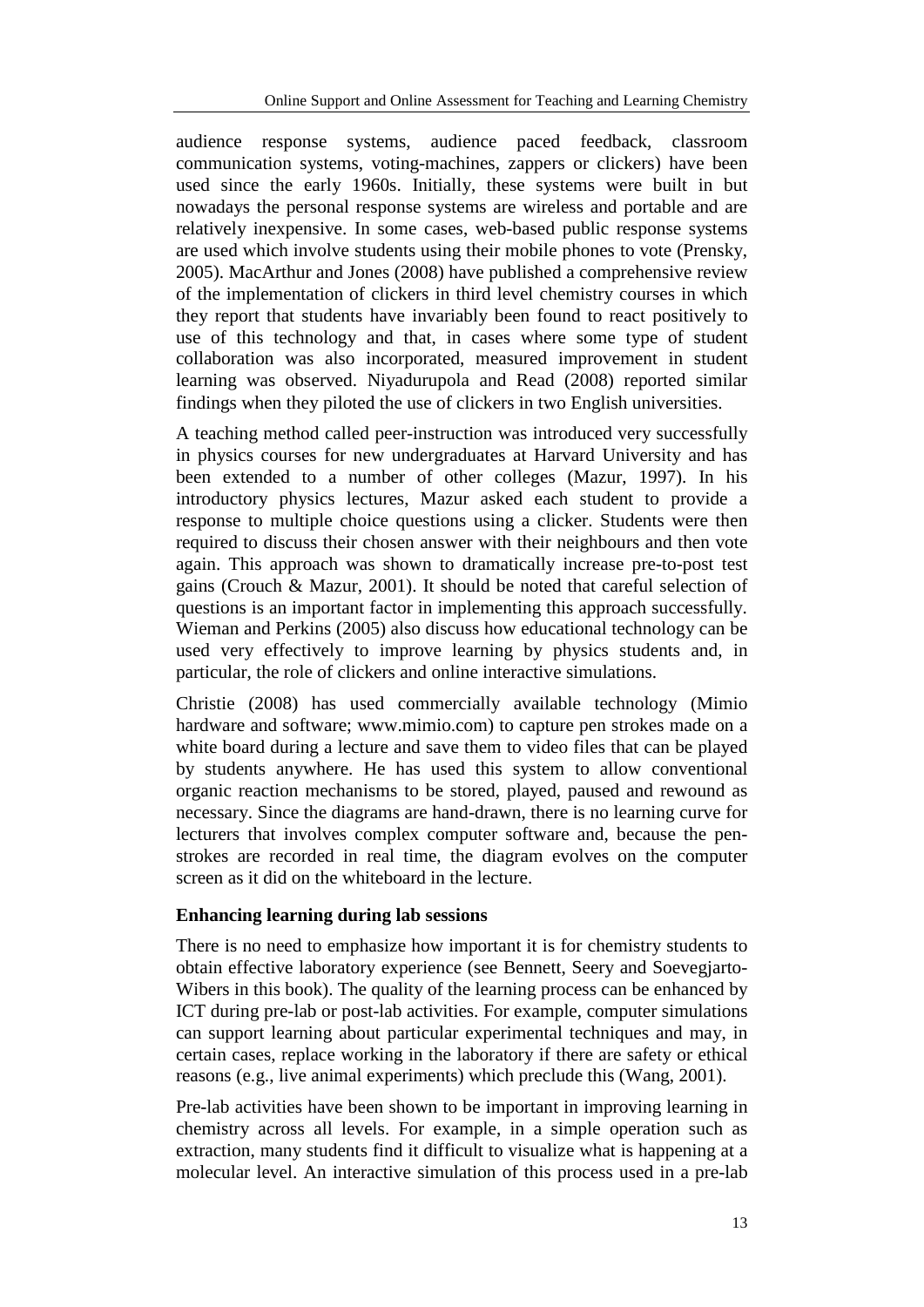session has helped students to understand it better at the macroscopic and at the molecular level (Supasorn, Suits, Jones & Vibuljanc, 2008). Interactive multimedia exercises (IMMEX), were developed at the University of California Los Angeles medical school. The problems can be used as a prelab session to enable learners to become acquainted with a particular technique, or as an assessment tool. The IMMEX problems are based on real life situations which students might encounter involving organic separations and TLC, qualitative organic analysis, and spectroscopic analysis. The online software used makes it possible to interpret students' problem solving strategies (Cox et al., 2008).

Chittleborough, Mocerino and Treagust (2007) studied the impact of online pre-laboratory exercises and resources on students' learning in an introductory chemistry course. The online pre-laboratory exercises were designed to make students identify the aim of the weekly experiments. Pictures and diagrams of unfamiliar equipment were provided to introduce the methods and the procedures and students could use a range of resources (online and the manual) to solve the problems they were asked to complete. Immediate electronic feedback on the student's solution was provided and multiple attempts were allowed. The results show that the majority of students appreciated the flexibility in time and place provided by this system and most of the students stated that they felt that this system prepared them better for the laboratory activities than the classical approach previously used. Burewicz and Miranowicz (2006) report that students who used interactive multimedia in their pre-lab sessions completed the experiments in a shorter time and with less problems than the students who used the printed or video instruction.

Josephsen and Kosminska Kristensen (2006) gave their students on an introductory inorganic chemistry lab course a computer simulation of the laboratory assignment in addition to the laboratory assignment and a written problem. In all three types of learning resources, the information was given at the macroscopic level only. The students had to transform this information into chemical conclusions. The computer simulation used (*SimuLab*) is also a cognitive tool and it was found to develop the learners' experimental and analytical skills and to improve their interpretation of experimental results. It facilitated students' knowledge construction by engaging them in cognitive activities which would not be possible during the laboratory session because of their cognitive load. It has been shown that lower cognitive processes in the lab are not performed automatically by novices and, for this reason, they cannot use their higher cognitive skills optimally during the early stages in the lab (Sweller, 1988; Sweller & Chandler, 1991).

Educational technology has also been applied to improve writing skills in larger groups of students. *Calibrated Peer Review* (CPR, cpr.molsci.ucla.edu) software is a browser-based tool which enables academic staff to create writing assignments that incorporate a requirement for students to review examples (calibration assignments) and, after they submit their work, review assignments submitted by their peers. The tool is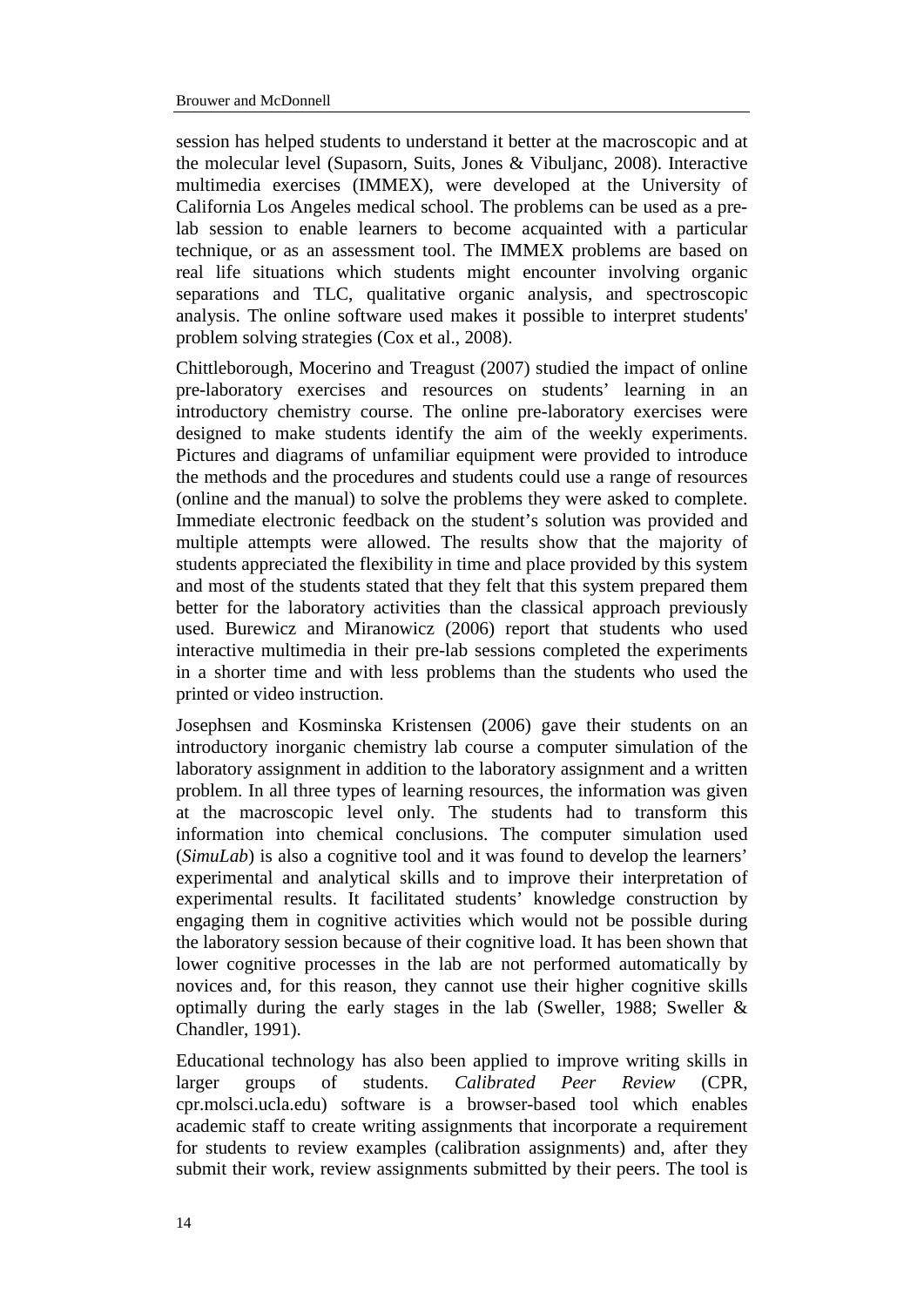universal as the lecturer determines the structure of the assignment using different templates with criteria such as learning goals and can calibrate source materials, questions, answers and examples. Margerum, Gulsrud, Manlapez, Rebong and Love (2007) used the CPR tool in a large introductory chemistry lab course for pre-lab and post-lab writing assignments. They implemented a series of CPR assignments aimed at improving technical reading and writing and found that students responded that the "writing to learn" approach adopted was achieving its aims and, in general, they were engaged and motivated by this teaching method. In addition, it is reported that the students who worked with CPR could better apply their knowledge in the following year compared to students who did not complete these writing assignments. Morris (2007) also reports an improvement in learning as a result of using online self and peer-assessment tools in an introductory chemistry course.

Limniou, Papadopoulos, Giannkoudakis, Roberts and Otto (2007) discuss the introduction of an interactive viscosity simulator into pre-laboratory sessions. It was shown that the students who were allowed to use the simulator in advance found that the approach was useful, that they had a better grasp of the underlying theory and that they were more confident during the laboratory session. The incorporation of an interactive UV-Vis spectrophotometer simulator into a course on chemical instrumentation is described by Limniou, Papadopoulos and Roberts (2007). Students were asked to share measurements, observations and conclusions from their virtual experiments on the simulator by communicating online. It was found that the students valued that opportunity to collaborate with their colleagues and that they felt more confident about operating a real instrument and had a better understanding of the function and technical principles of a UV-Vis spectrophotometer than the control group of students studied.

# **Online assessment**

It is important to ensure that both online assessment and "classical" assessments fit the didactic structure and learning objectives of the course in which they are used (Biggs, 2003). When online assessment is mentioned, we often think only of multiple choice tests. This type of assessment can be very useful for evaluating students' knowledge or pre-knowledge, particularly in the early stages of a chemistry degree. Third level institutions use electronic tests in a range of ways such as self-study quizzes, diagnostic tests or summative assessments. A range of software tools are available for designing online quizzes. Some are available free of charge, such as *Hot Potatoes* provided by the University of Victoria (hotpot.uvic.ca) and others, such as *Questionmark Perception* and *Respondus* are available commercially. In addition, most of the institutional electronic learning platforms (*Blackboard, Moodle and Sakai*) offer online assessment tools.

However, electronic tools can deliver much more than multiple choice tests and it is possible to assess students' knowledge across a range of cognitive levels. Lecturers can set online assignments that require students to submit their work to be reviewed or peer-reviewed online. This approach was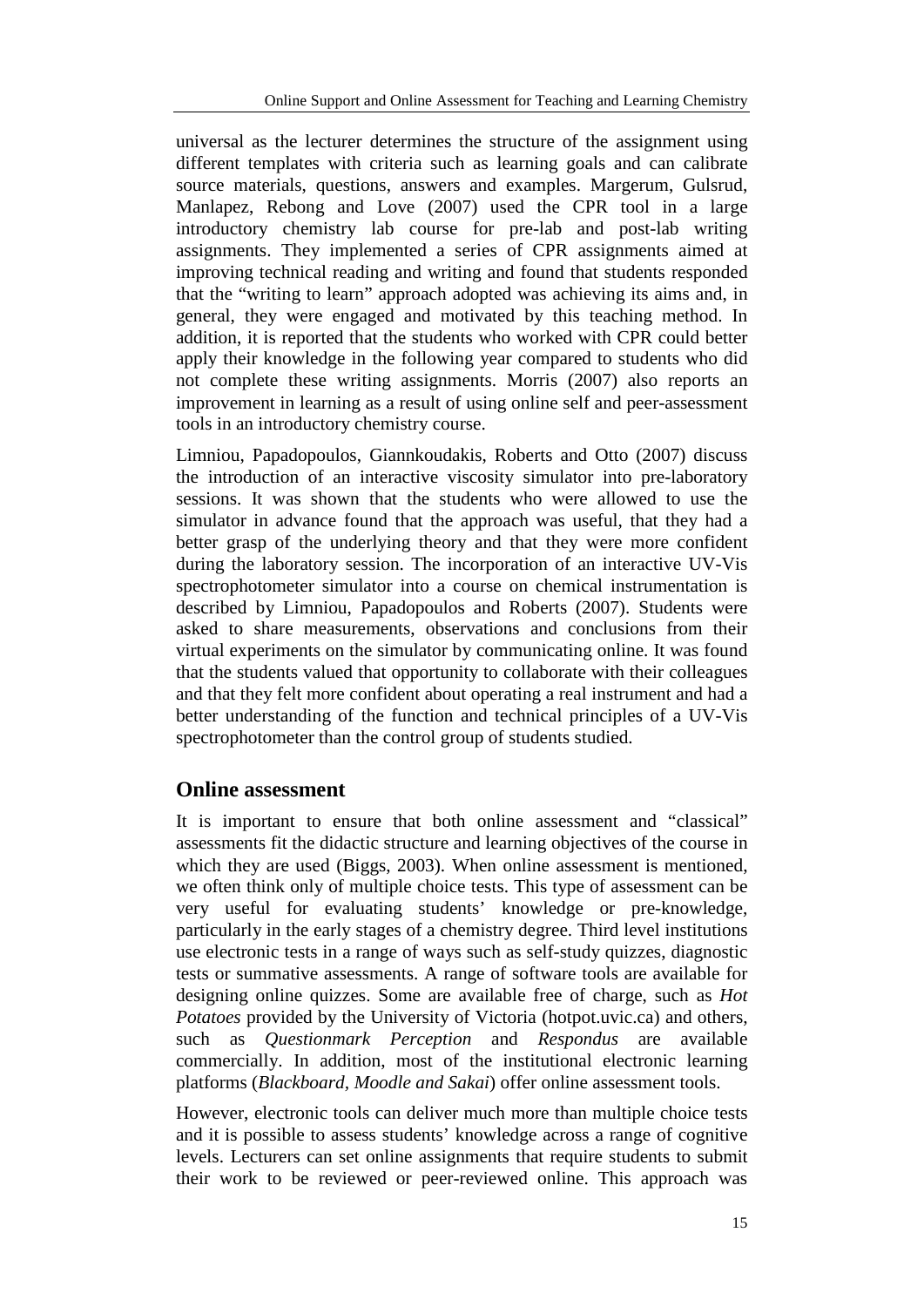discussed at the end of the previous section on enhancing learning during lab sessions in relation to pre- and post-lab writing assignments (Margerum et al., 2007) In addition, for competence-oriented modules or programmes, electronic portfolios can be used to assess students.

There are many benefits to online assessment, which include;

- Flexibility of time and place.
- After an electronic test is submitted, instant results and tailored feedback can be provided.
- Improved chance for personal development due to automatic feedback and/or online feedback from teachers and peers.
- Time savings on assessing students' work for academic staff.
- Sharing of complete student assessment results by all lecturers on a course.
- Sharing of approved tests and test items among colleagues.
- Statistical analysis of results provides information that facilitates improvement of test questions and of the course as a whole.

There are also some disadvantages:

- Initial development of online test assignments takes more time than for paper-based exams.
- Cheating by students taking tests at locations outside the college can be difficult to prevent.
- Sharing of tests and test items among lecturers who use different operating systems and/or different learning platforms is not possible if the test tools do not correspond to the same technical standards.

#### **Effective learning support for first year undergraduates**

The online self-study quizzes described in the previous section on online self-directed learning to construct knowledge and skills are often one of a series of measures implemented to support first year undergraduate chemistry students and to scaffold their learning. Lovatt et al. (2007) describe how a VLE was used in conjunction with a drop-in science clinic to provide additional learning support to first year students. Several other authors already mentioned have described similar initiatives (O'Connor & McDonnell, 2005, Charlesworth & Vician, 2003) in which a coordinated approach is undertaken that involves online support, quizzes and/or assessment as a central feature. It has been shown that students appreciate the flexibility and easy access to learning materials and that this approach results in an improvement in their confidence in relation to the subject. In addition, an improvement in exam success rates was observed when a VLE and several other changes in teaching methods were introduced in Dublin Institute of Technology, Ireland (McDonnell & O'Connor, 2005).

A recent example of an approach to improving retention and exam success rates that made use of the technology available while coping with a reduction in teaching staff resources was implemented in the University of Dundee, United Kingdom (Morris, 2007). *Questionmark Perception* tests were used to provide formative feedback and unlimited attempts were allowed. A *Blackboard* VLE was made available and the discussion board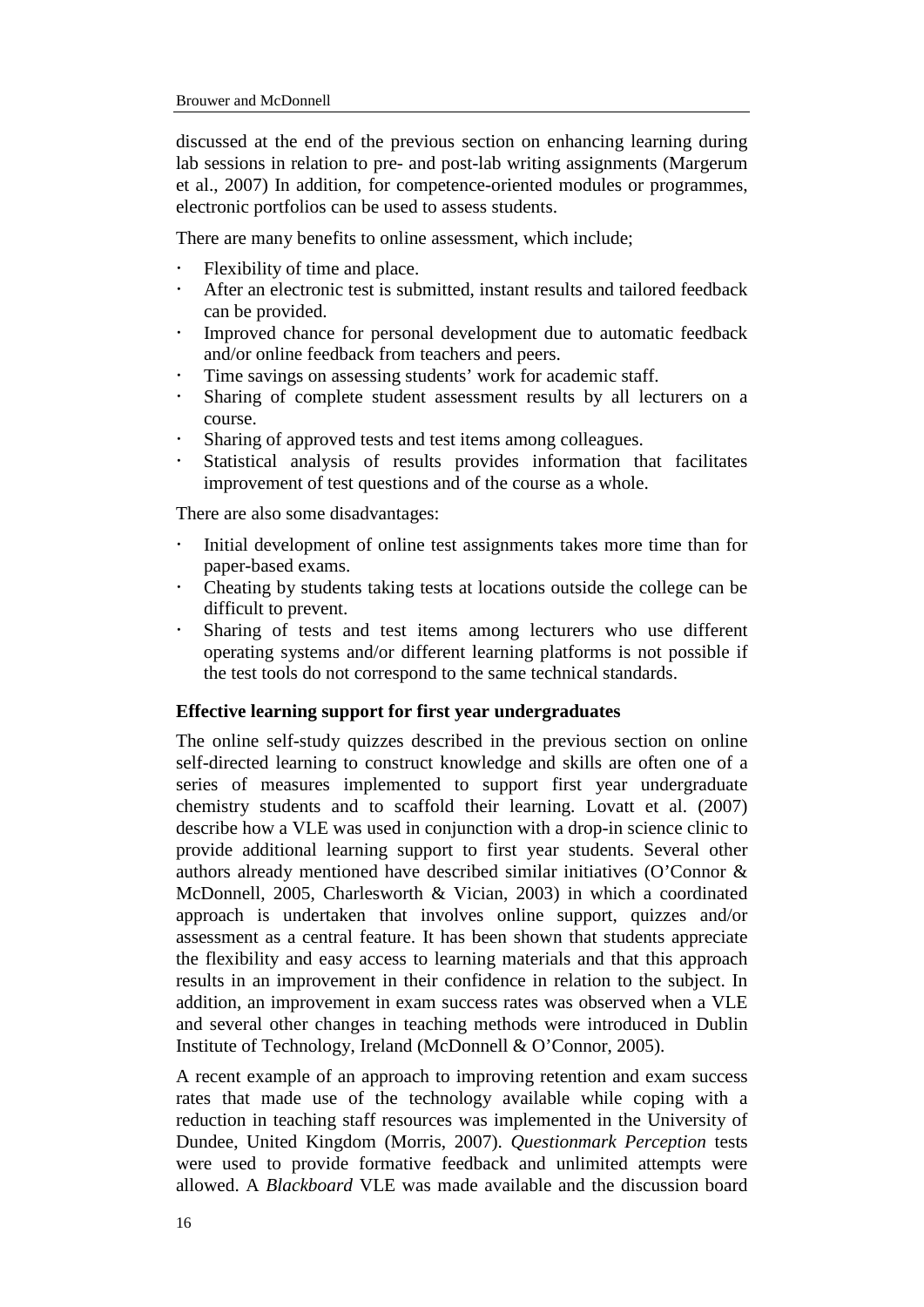and e-mail, online group work tools and test exercise self and peer assessment tools were utilized. In-class tests using personal response systems (PRS or clickers) were also introduced and, for certain topics, just an introductory lecture was provided and this was followed by self-directed study supported online and assessed using the clickers and an online assessment. This new approach has shown a significant increase in exam pass rates and in student satisfaction.

Bunce, Van den Plas and Havanki (2006) report on the impact on student achievement of using electronic student response systems (SRS or clickers) to deliver tests to pairs of chemistry students in class compared to that of daily online quizzes delivered outside of class using a VLE. Both systems provide immediate feedback but the VLE quizzes were available for review coming up to end of semester exams while the clicker questions were not and this use of the WebCT quizzes to reflect on and review learning was found to improve student achievement. These results showed also that the way in which lecturers use clickers has a large effect on the learning success of students.

In a situation where students need to remediate their knowledge gaps to start a new programme or to follow the next course, it is very convenient to use an online preparatory course. Botch et al. (2007) described their application of *ChemPrep*, a stand-alone short course which helps students to fill the gaps in knowledge needed to begin to study general chemistry. The students who worked with *ChemPrep* were found to perform much better on the General Chemistry course than those who did not. However, use of *ChemPrep* was voluntary and it was found that it was the stronger and more motivated students who opted to do so. It is often difficult to reach less motivated and weaker students when using online applications. However, an example in which this problem was tackled is provided by Koopman et al. (2008) in relation to the first year quantum chemistry course at the University of Amsterdam, The Netherlands, as students were only allowed to sit the final exam in this course if they had completed all of the *MapleT.A*. electronic mathematics pre-knowledge tests (see above). The students could sit these electronic tests as often as they wanted and, on each attempt, a different test was generated. Instant feedback was provided and the lecturer discussed the problems during tutorials. There was no minimum electronic test result required in order to be allowed to sit the quantum chemistry exam, but it was specified that no student could submit blank or nonsensical answers in the online tests.

Online support for first year undergraduates has recently been successfully implemented at Genoa University, Italy, for a group of 300 students undertaking an inorganic chemistry module (Cardinale, 2008). As is often the case, these students have a diverse range of previous knowledge and a series of online exercises allowing them to practice stoichiometry and chemical reactions was provided which were supplemented by several faceto-face tutorials. Completion of these exercises was not compulsory but students were required to complete the other online component, a pre-lab online activity incorporating an explanatory video produced in both DVD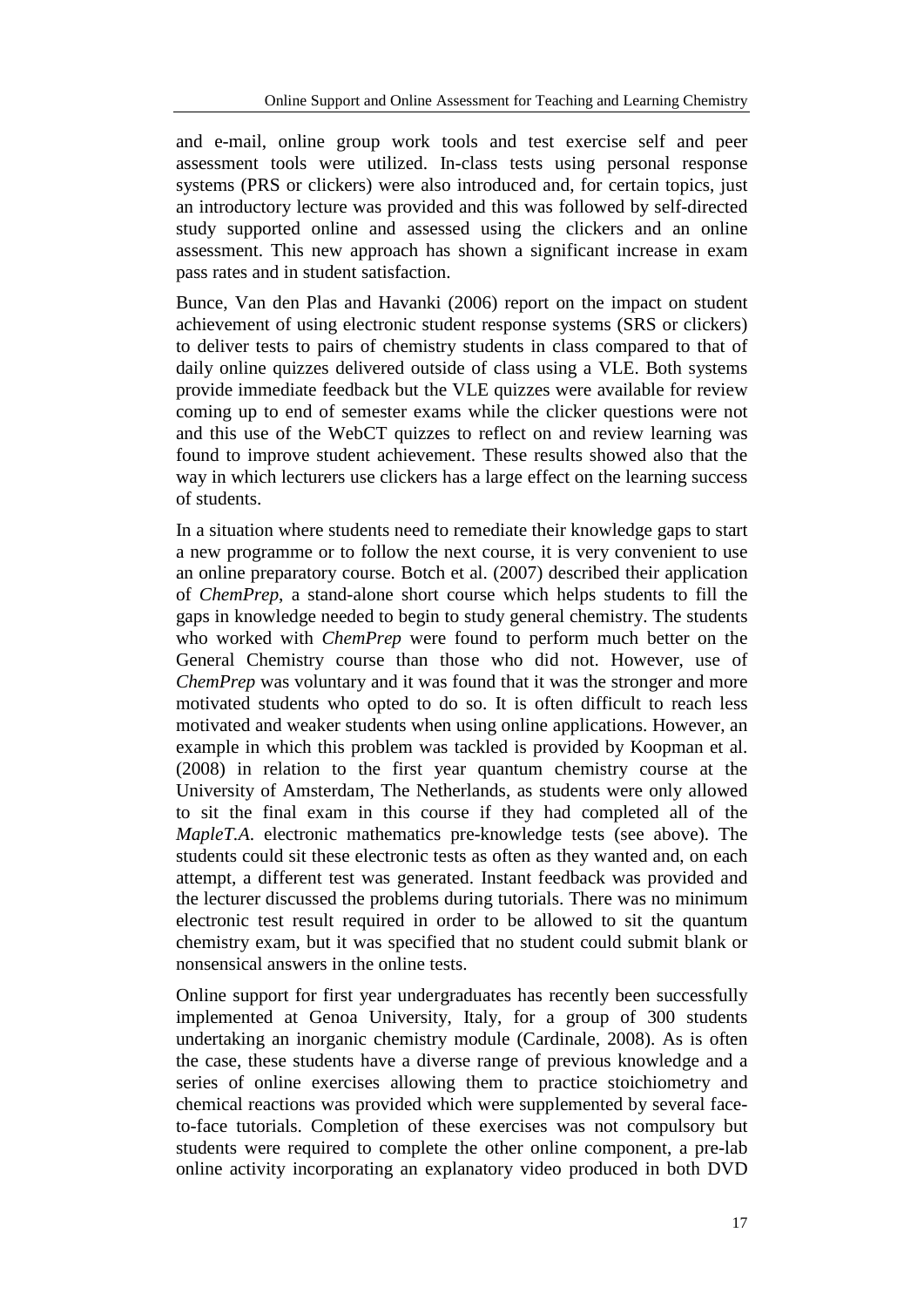and streaming formats using *Studio Pro 1.02* and *Cleaner 5.1* with *QuickTime 5.1* software respectively. This development is part of the webenhanced learning project in collaboration with the CNR-ITD, an Italian research group which examines educational innovation brought about through the use of ICT.

# **EChemTest**

The EChemTest is a project undertaken by the European Chemistry Thematic Network (ECTN, ectn-assoc.cpe.fr/echemtest/). The project involved identification of common core content in chemistry first cycle (bachelor) courses in all EU member states in physical chemistry, organic chemistry, inorganic chemistry, biological chemistry and analytical chemistry followed by the design of computer-based tests which are available in many languages to evaluate competence in these areas. Tests have also been designed to evaluate competence in general chemistry at two levels - a level equivalent to that of a person at the end of compulsory education (level 1, generally at 16 years of age) and a level equivalent to that of a student about to commence a third level course in chemistry (level 2, generally 18 years old). Students can attend a testing centre to take the test in their chosen areas and receive a certificate on successful completion. A typical EChemTest has thirty questions; 15 easy, 10 intermediate and 5 difficult. Demonstration tests can be accessed from the EChemTest website to allow students to practice. These demonstration tests can also be used as a teaching resource by academic staff. Tests at masters level are being developed and when these tests are completed, they could be used to test PhD students (see also Laganà et al. in this book).

# **Physical sciences question bank**

This resource has been developed by the Physical Sciences Centre in the Higher Education Academy in the United Kingdom. The *Question Bank* (www.heacademy.ac.uk/physsci/home/projects/jisc\_del/questionbank) is searchable according to topic, keywords, difficulty and pedagogic style. Selected questions can be downloaded in a form that can be immediately imported into a VLE or assessment tool. At present, *WebCT, Blackboard, Moodle, StoMP and Questionmark Perception* are supported. In addition, the questions can be downloaded into *Powerpoint* for use with clickers (Bacon, 2008). Many of the questions available have feedback incorporated. All users are encouraged to contact the Physical Sciences Centre with questions that they are willing to share.

# **Diagnostic tests**

Online diagnostic tests have many applications. They can be used to advise incoming students of the probability of their success in higher education chemistry courses (Legg, Legg & Greenbowe, 2001) and are often also used to identify and address common misconceptions that students encounter and to evaluate the impact of a change in teaching method on students' understanding (Tan, Goh, Chia & Treagust, 2002). In addition, as discussed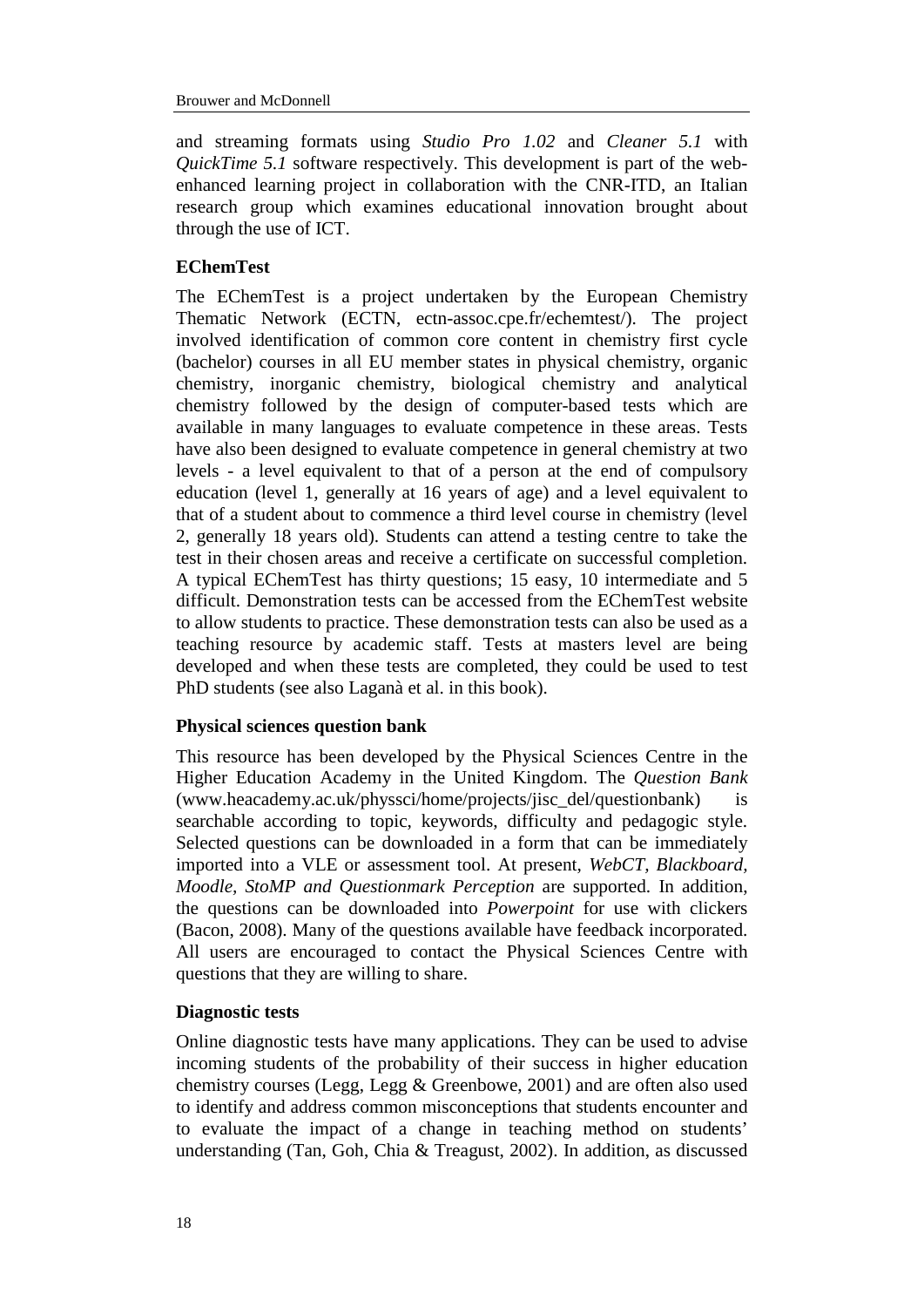previously, they can allow students to identify areas where they have knowledge gaps that need to be addressed (Koopman et al., 2008).

# **Collaborative group assessment**

The suitability of online learning for use in collaborative group activities has already been discussed and examples of activities that involve online collaboration were provided. Assessment of this collaborative group work often incorporates online peer review and grades are usually criterion referenced (Glaser & Poole, 1999). Self and peer assessment of a students' contribution to the group are also often used (Hinde & Kovac, 2001; Towns et al., 2001). These assessments may be circulated electronically or can be paper-based. The facility to view the history of all revisions of a wiki page prepared by students allows teaching staff to track the contributions made by each student and makes this aspect of assessment of collaborative assignments considerably easier.

# **e-Portfolios**

An e-portfolio can be defined as "*an archive of material, relating to an individual, held in a digital format*" (Madden, 2008). e-Portfolio software provides an electronic content management system that can be used by an individual to collect, reflect on, select and present learning outcomes as well as other professional achievements (Jafari, 2004). The content can include podcasts, emails, discussion threads, blogs, written work, and journals. In some higher education institutions, customisable e-portfolios tools have now been implemented across the entire college (Lambert & Corrin, 2007). Jafari (2004) has examined the attributes needed for a successful e-portfolio system in higher education and they include ease of use, lifelong support and interoperability. He advises that it has been found to reduce confusion over what is expected if the main purpose of the e-portfolio is included in the name (*e.g.* student learning e-portfolio, career e-portfolio). Herman and Kirkup (2008) discuss a case study in which a set of structured and guided online activities were used to good effect to develop an e-portfolio on a course for women returning to employment in the science, engineering and technology (SET) sector after a break. A description of the e-portfolio system used with chemistry students in the University of Amsterdam follows:

### **e-Portfolios to support development of academic skills**

During the three years of the chemistry bachelor degree at the University of Amsterdam, The Netherlands, special attention is paid to the development of academic competences within the compulsory modules (also called framework courses). The competences are developed to an increasing level as the students progress through their degree (Figure 3).

In 2003, in order to make the students more aware of their academic development, an electronic portfolio system was implemented which made it possible for them to collect evidence material, to reflect on the skills development process and to get feedback online. For example, within the writing skills line in first year, the students reflect on keeping a laboratory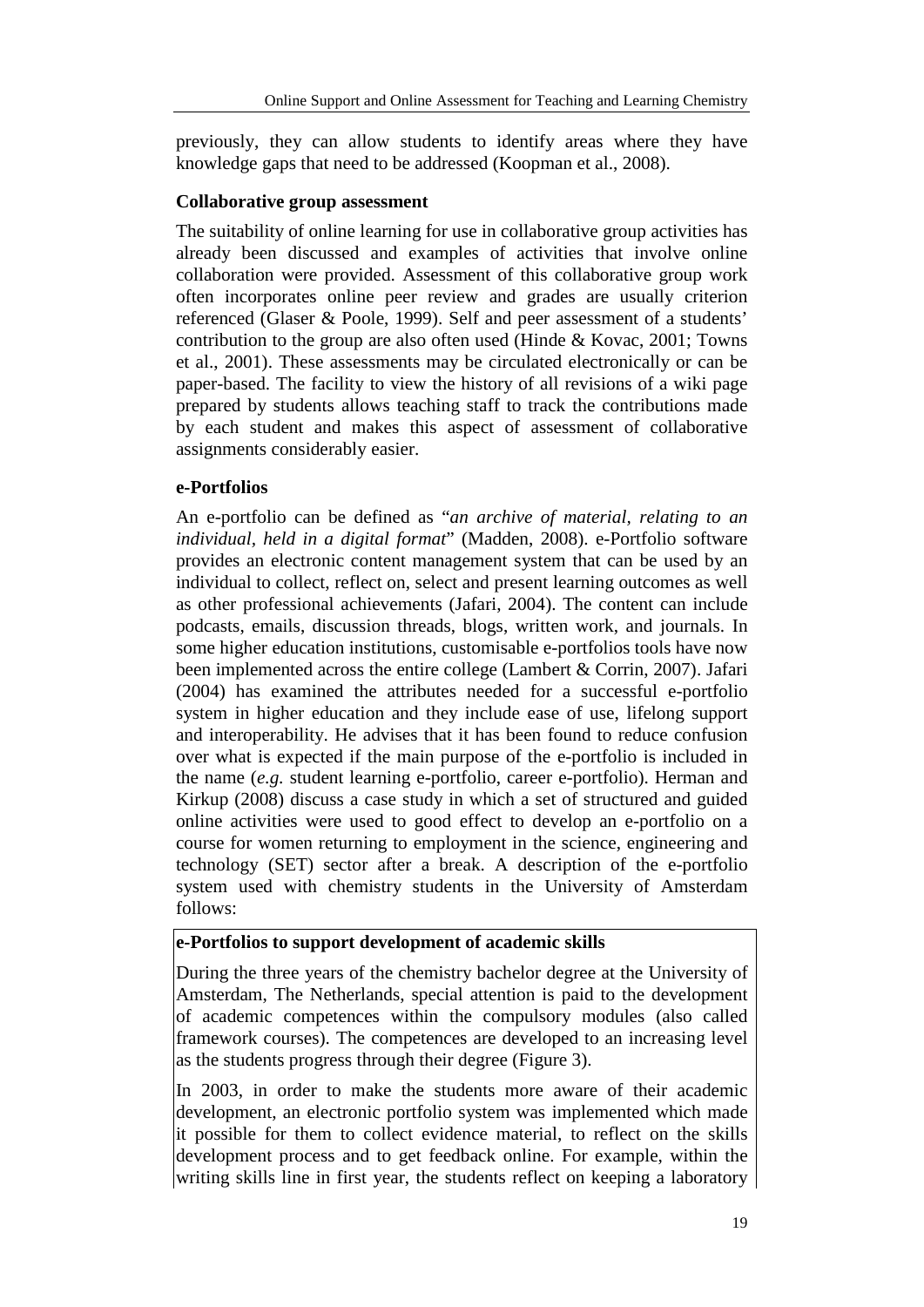notebook during one of their lab courses and they relate this to the quality of their report on the experiments. In second year, the portfolio assignment is about writing a report on a short research project and in third year, when they have written their bachelor research thesis, they reflect on the whole process and prepare a development plan for the future. The students get feedback from the lecturers and, in some assignments, from their peers also.



*Figure 3: Skills development approach for the chemistry bachelor degree at the University of Amsterdam*

In 2007, an e-portfolio matrix was introduced and this integrated reflection on development of skills with the content of the framework chemistry courses. In the cells of the matrix, students archive the evidence material about their level of academic skills and reflect on the learning process. Having the facility to look back on previous reflective assignments in their electronic portfolio allows students to recognize more readily the improvements they have made and to ascertain the areas where they still need to improve. The students can also use the matrix for material about the non-compulsory courses or extracurricular activities which they find important for their academic development. In this way, the matrix represents a mirror of their profile as a professional scientist.

The e-portfolio tool that the University of Amsterdam uses is called OSP (Open Source Portfolio) and was developed by *Sakai*. *Sakai* is a worldwide community of academic institutions and the software they develop is open access and open source. More information about the *Sakai* project can be accessed online at: [sakaiproject.org/portal](http://sakaiproject.org/portal)

# **Training and support for academic staff**

Earlier in the chapter, the importance of academic staff maintaining an awareness of new developments in teaching methods was discussed (see also Yates & Maciejowska in this book), as was the necessity for effective online tutoring, particularly in the early stages of a course that has an online component. Both of these issues are impacted on by the extent to which adequate training of academic staff is provided so that they have developed the skills to interact effectively with learners online. Munro and Walsh (2005) discuss the development and delivery of an online tutoring course for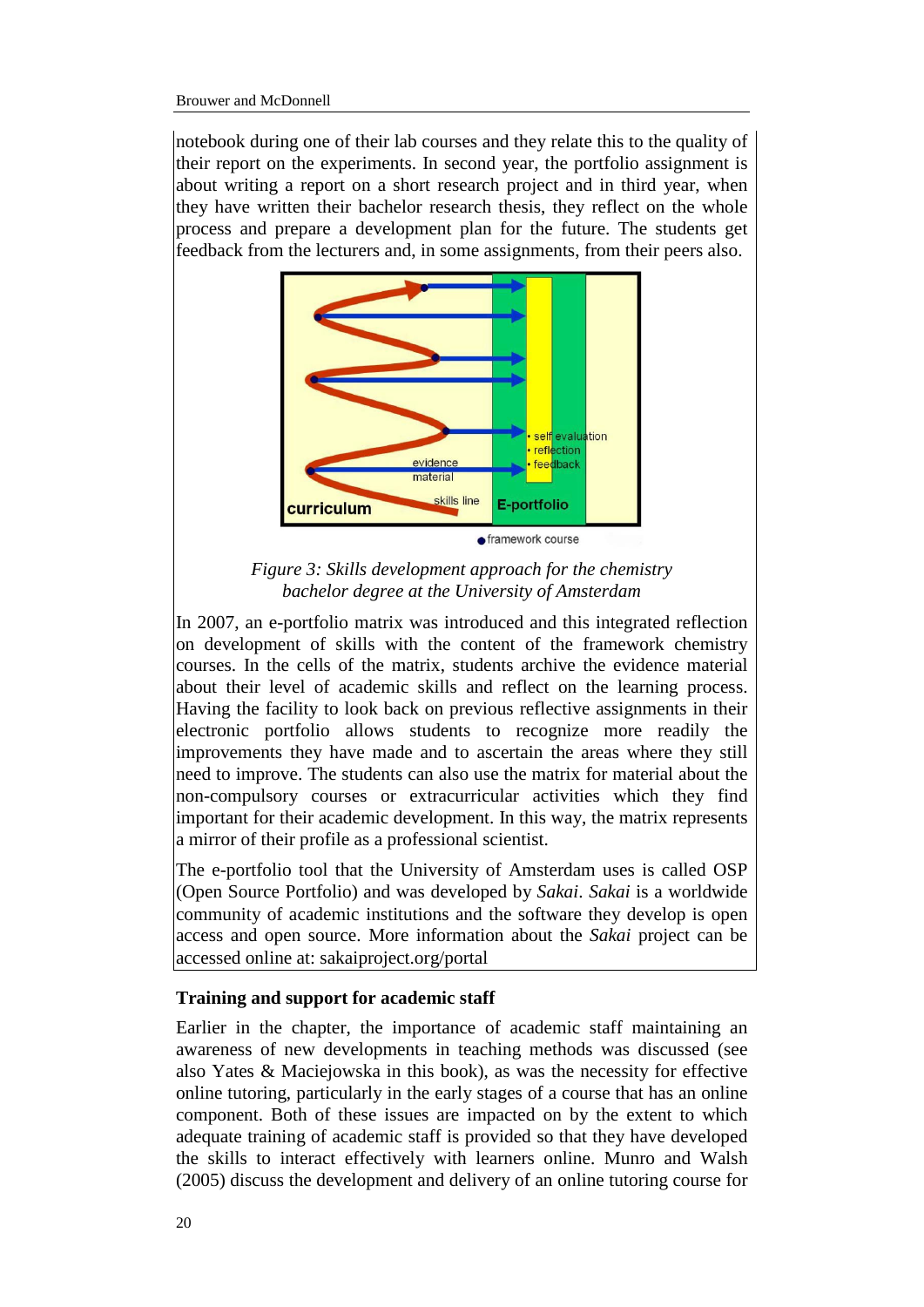tutors on distance education programmes. They make the point that, because web-based tutoring is a recent development, many academic staff did not experience it themselves as students and this means that they tend to feel uncomfortable about this teaching method. In order to overcome this problem, they applied the approach recommended by Salmon (2004) which is that experiencing being a student in an online environment is the most effective way to acquire the skills required to manage and facilitate online synchronous and asynchronous communication. Cunningham, McDonnell, McIntiyre and McKenna (2008) provide a detailed case study of a course of this type which is run for academic staff in Dublin Institution of Technology, Ireland. They also comment on the barriers that are often encountered at an institutional level which include lack of provision of the necessary support structures and no clear e-learning strategy.

Donnelly and O'Rourke (2007) warn of the danger that adoption of webbased learning can be undertaken in a superficial way by third level institutions if the metric used is the quantity instead of the quality of the learning. Thus, if it is perceived that information repository and course management aspects are all that are involved in online learning, then there is little incentive to develop interactive activities and assessments (individual and/or collaborative). Donnelly and O'Rourke also emphasise the need for professional development of academic staff in the area of e-learning coupled with ongoing support from experts and peers. Butler and Sellbom (2002) report that there are three main barriers to adoption of internet and web technology that they identified. They are a lack of financial support, lack of institutional support and a lack of time to learn new technologies.

# **The role of virtual learning environments in chemistry education**

Virtual Learning Environments (VLEs), also referred to as electronic learning platforms, electronic learning environments or course management systems, are now in use in practically every European higher level institution to support flexible learning (see Laganà et al. in this book). They are software tools that provide a framework within which students can access teaching materials, resources and tests and use different communication tools at any time using a networked computer. They also facilitate course management by providing academic staff with the means to communicate assessment criteria and deadlines and other information to groups of students. Most of the innovative e-learning approaches that we describe are supported within the framework of a VLE. Some institutions use open source software such as *Moodle* to develop VLEs while others use a commercially available alternative such as *Blackboard*, *WebCT* or *Sakai* and some use customized systems that were developed in-house.

The extent to which a VLE is used as a teaching tool varies widely. In some institutions, the main functions it serves are for course management and the communication tools are used only by staff to communicate course information to the students. In others, the assessment and learning support tools available are used and, in some, students undertake online collaborative assignments and use asynchronous and synchronous communication tools. Ball et al. (2007) report that there is a great deal of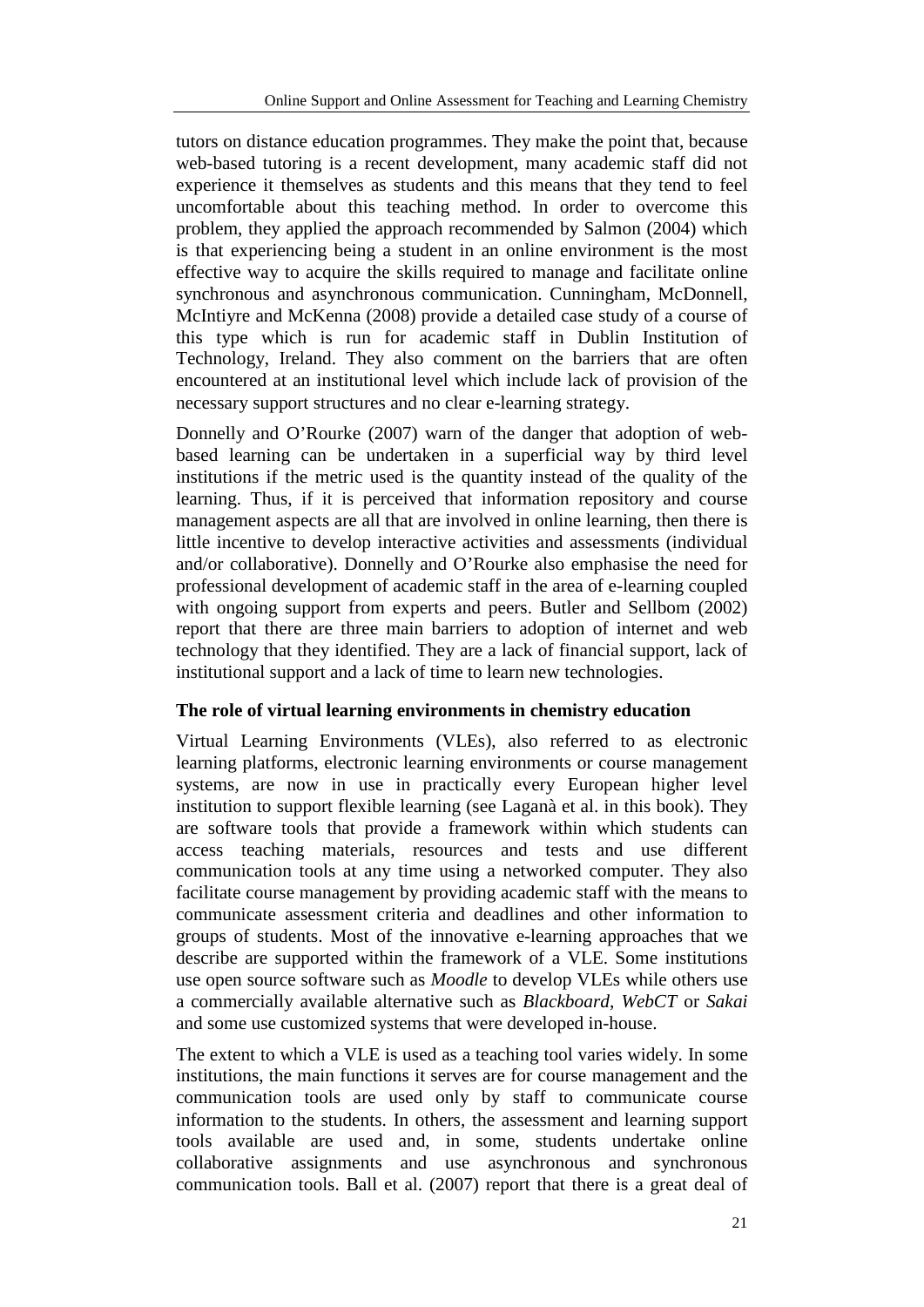anecdotal evidence claiming that use of a VLE can improve student performance and decrease failure rates.

Several authors have discussed the use of VLEs in higher education Chemistry education. Chin (2003) has produced guidelines for using VLEs in the physical sciences. Charlesworth and Vician (2003) described their introduction of a *WebCT* VLE to attempt to improve motivation and learning on a first year chemistry programme. Students appreciated the flexibility that the system allowed and, as a result of the online tests and tutor communication tools introduced, they reported having less anxiety about exams and improved confidence and perceived learning.

Lovatt et al. (2007) examined the interaction of first year undergraduates with the Moodle VLE available to them. The VLE provided self-test quizzes, lecture notes, tutorial questions, links to relevant websites and discussion fora. Students reported that they liked the accessibility and ease of use of the VLE. It was found that the learners who accessed resources (mainly self-test quizzes and notes) performed better in the summative exam than those who did not and this was interpreted to show that students who were motivated to use all available resources did better in their examination. The authors intend to implement online continuous assessment to provide additional motivation for accessing and practicing the online quizzes. Williams et al. (2008) report using a blended learning approach to teaching inorganic chemistry. Study packs were prepared based on lecture notes and included learning activities. Paper copies were made available and they were also accessible on the Blackboard VLE, as was a formative online assessment quiz for each study pack. Evaluation showed that student achievement and satisfaction increased and the authors were of the opinion that this was attributable in some part to the variety and extra support provided by blended learning.

# **Resources for lecturers**

A great deal of material useful to teaching and learning is available online to lecturers. Many chemistry textbooks have an accompanying website which often allows lecturers to download the schemes published in the book as well as *PowerPoint* presentations that relate to the material in the book and sample answers to questions. Many publishers offer a *Blackboard* cartridge which can be opened as a *Blackboard* course site and adapted by the lecturer. Lecturers are usually required to register with the publisher to access these resources. In addition, online material such as 3D animations and simulations and electronic tests is frequently provided for students.

At the end of this chapter, we list some of the useful free resources available online at present. However, the rate of development is such that many links on this list may well become obsolete within a relatively short time as improved resources become available. Where possible, the name of the organization providing the resources and their main webpage has also been provided as it is hoped that this approach will prolong the usefulness of the list.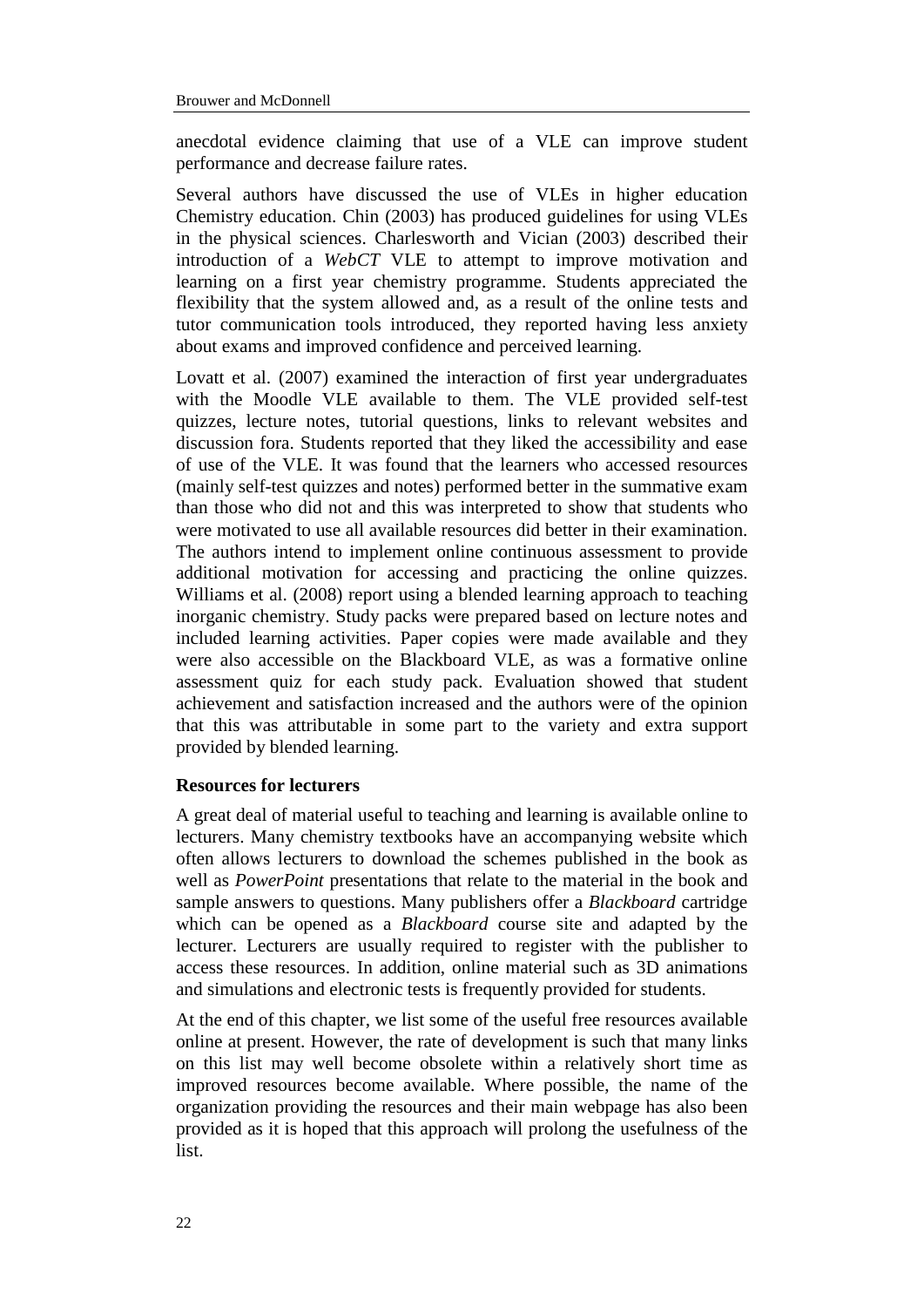# **Emerging and future developments**

Some of the relevant emerging and future trends in online learning in higher education will now be examined briefly. Online roleplay is a teaching and learning method that has been applied in a number of disciplines to date. This approach allows learners to become aware of multiple perspectives surrounding an issue and has recently been used to teach the concept of sustainability to engineering students (Maier, Baron & McLaughlan, 2007).

An emerging trend of particular interest and relevance is online problembased learning (PBL). There have been a number of recent developments in this area. Savin-Baden (2007) emphasises that the aim of online PBL is to develop and supplement what has already been achieved rather than replace it. Another development is podcasting. Campbell (2005) explains that this approach essentially involves making audio files available to download. Learners have reported that audio file contributions were much more memorable than written discussion threads posted and facilitated a humanisation of the interaction. Holmes and Gardner (2006) have remarked on the potential benefits of recording feedback while assessing work and posting the audio file to the student immediately afterwards. However, they identify that there are problems associated with this rapid feedback approach if comments are made that have not been considered fully.

Mobile learning or m-learning is another emerging trend. At present, many institutions have a texting software package to keep students up to date with announcements such as exam deadlines and cancelled lectures and Conole, Dillon, Dart and Darby (2006) have found that students use mobile phones extensively to communicate with peers and tutors. Sharples (2007) has described the *MyArtSpace* project, in which multimedia mobile phones were supplied to second level students when they arrived at a museum. They were given several tasks to perform that required them to interact with the exhibits. These included taking photographs and video clips and collecting other relevant material which they then edited back at their schools to produce an online gallery. It was found that the students spent significantly more time interacting with the exhibits and gathering information when this approach was used compared to the traditional visit format.

Greenbowe (2008) has recently proposed that a new publication to communicate the best practices for teaching chemistry be designed and developed. He suggested that magazines that teach people to learn to play the guitar be used as a model. The new publication would include "master" teachers explaining chemistry education techniques and current technologies (an associated DVD and website) would be used to ensure effective and timely dissemination.

# **Conclusion**

The extent to which web-based technology can be used to support and assess learning in Chemistry at third level has been explored in this chapter. A very broad range of applications have been discussed, including learning activities such as simulations of laboratory equipment, 3-D animations for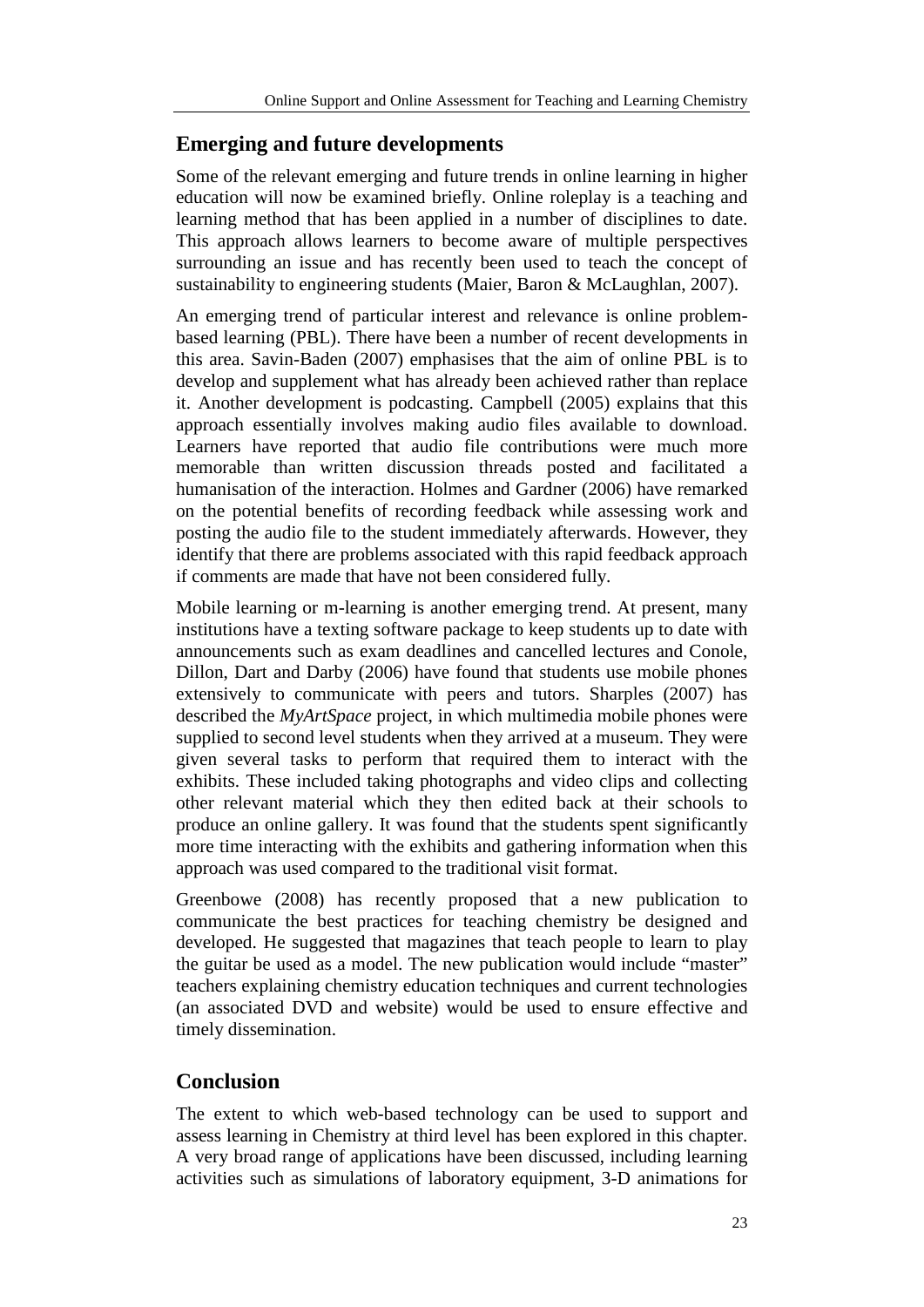visualization at a molecular level and cross-disciplinary online collaboration to research which biotechnology company has best potential for attracting investment. The variety of online assessment methods examined included peer review, pre-knowledge and knowledge testing with instant feedback and e-portfolios.

The approach used has been to provide references to and descriptions of good practice in this area as well as links to useful resources within the chapter. It is hoped that this will facilitate adoption of any suitable learning and teaching strategies discussed.

# **List of resources**

# **Assessment tools**

- EChemTest website: [www.echemtest.com](http://www.cpe.fr/ectn-assoc/echemtest/index.htm)
- Eclipse crossword software: [www.eclipsecrossword.com/](http://www.eclipsecrossword.com/)
- Hot Potatoes assessment software: website with free download [hotpot.uvic.ca/](http://hotpot.uvic.ca/)
- PBworks software (formerly Pbwiki, allows generation of wikis accessible only to specified group members): PBworks.com/
- Physical Sciences Question Bank:
- [www.heacademy.ac.uk/physsci/home/projects/jisc\\_del/questionbank](http://www.heacademy.ac.uk/physsci/home/projects/jisc_del/questionbank)

# **Chemistry drawing and modelling software**

- ChemSketch: [www.acdlabs.com/download](http://www.acdlabs.com/download/)
- SymyxDraw (formerly IsisDraw): www.symyx.com/downloads/ index.jsp

# **Educational resources for lecturers (can be also used by students)**

- Higher Education Academy Physical Sciences Centre: [www.heacademy.ac.uk/physsci/home](http://www.heacademy.ac.uk/physsci/home)
- Higher Education Academy: www.heacademy.ac.uk/
- Intute Chemistry Gateway: [www.intute.ac.uk/sciences/chemistry/](http://www.intute.ac.uk/sciences/chemistry/)
- MERLOT (Multimedia Educational Resource for Learning and Online Teaching): [www.merlot.org/merlot/index.htm](http://www.merlot.org/merlot/index.htm)
- Chemistry: [chemistry.merlot.org/](http://chemistry.merlot.org/)
- List of learning materials for different chemistry subjects: [chemistry.merlot.org/materials.html](http://chemistry.merlot.org/materials.html)
- Mind Map Generation Software: [www.bubbl.us/](http://www.bubbl.us/)
- MIT Open courseware: Chemistry: ocw.mit.edu/OcwWeb/Chemistry/ index.htm
- Open educational resources commons: [www.oercommons.org/](http://www.oercommons.org/)
- Protein Explorer (macromolecular visualisation database): [www.umass.edu/microbio/chime/pe\\_beta/pe/protexpl/](http://www.umass.edu/microbio/chime/pe_beta/pe/protexpl/)
- Royal Society of Chemistry Learnnet: [www.rsc.org/education/teachers/learnnet/about-learnnet.htm](http://www.rsc.org/education/teachers/learnnet/about-learnnet.htm)
- Royal Society of Chemistry: [www.rsc.org/](http://www.rsc.org/)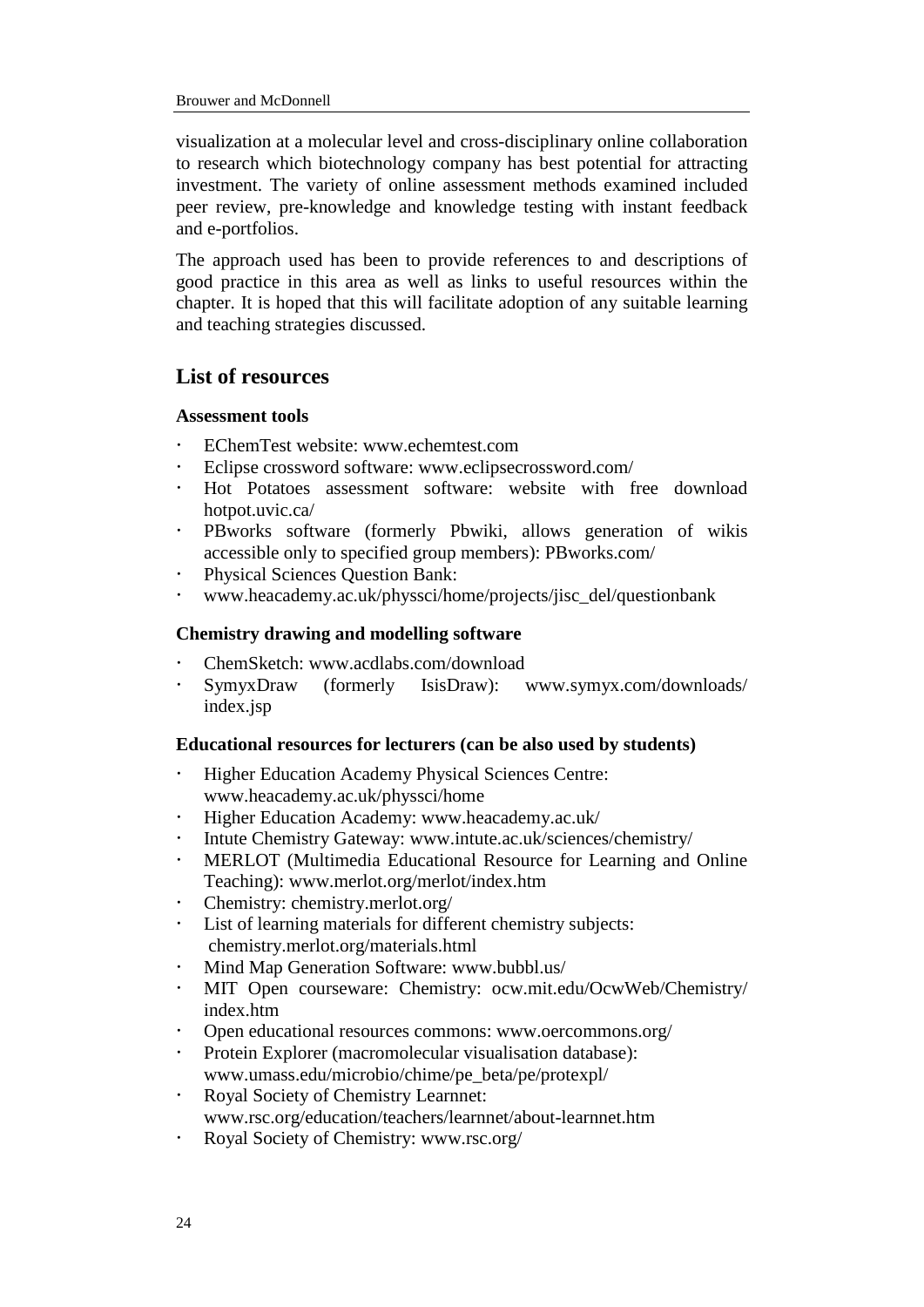#### **Specific video resources and taped experiments**

- Chemistry animations and movies on the world wide web: [www.klte.hu/~lenteg/animate.html](http://www.klte.hu/~lenteg/animate.html)
- JCE Digi Demos: www.jce.divched.org/JCEDLib/DigiDemos/ about.html
- Laboratory techniques. digital lab techniques meanual (MIT Open courseware): [ocw.mit.edu/ans7870/resources/chemvideo/index.htm](http://ocw.mit.edu/ans7870/resources/chemvideo/index.htm) (it can be used as a teaching resource but primarily this is a student resource)
- [Organic chemistry demonstration experiments on video chemistry](http://www.uni-regensburg.de/Fakultaeten/nat_Fak_IV/Organische_Chemie/Didaktik/Keusch/D-Video-e.htm)  [Visualized:](http://www.uni-regensburg.de/Fakultaeten/nat_Fak_IV/Organische_Chemie/Didaktik/Keusch/D-Video-e.htm)

[www.uniregensburg.de/Fakultaeten/nat\\_Fak\\_IV/Organische\\_Chemie/Di](http://www.uniregensburg.de/Fakultaeten/nat_Fak_IV/Organische_Chemie/Didaktik/Keusch/D-Video-e.htm) [daktik/Keusch/D-Video-e.htm](http://www.uniregensburg.de/Fakultaeten/nat_Fak_IV/Organische_Chemie/Didaktik/Keusch/D-Video-e.htm)

- Science-tube.com: [www.science-tube.com/,](http://www.science-tube.com/) a translation of the German site [www.netexperimente.de](http://www.netexperimente.de/)
- YouTube: [nl.youtube.com,](http://nl.youtube.com/) [uk.youtube.com](http://uk.youtube.com/) , [de.youtube.com](http://de.youtube.com/)

# **Acknowledgements**

Inputs to this chapter are gratefully acknowledged from:

Dr. Hazel Wilkins, School of Life Sciences, Robert Gordon University, United Kingdom.

Dr. Pita Vandervelde, Plantijn Hogeschool, Antwerpen, Belgium

#### **References**

- Adams, K., Byers, W., Cole, R., & Ruddick, J. (2003). Computer aided assessment in chemistry: LTSN Physical Sciences development project final report. Retrieved March 6, 2007, from www.heacademy.ac.uk/assets/ps/documents/downloads/downloads/ computer\_aided\_assessment\_in\_Chemistry\_1.pdf
- Ambrose, A., & Gillespie, B. (2003). Information-literacy programmes and programme curricula: the case for integration. Level 3, 1. Retrieved February 18, 2008, from level3.dit.ie/html/issue1\_ambrose1.html.
- Bacon, R. (2008). The physical sciences question bank What next? Oral presentation at Variety in Chemistry Education conference. Retrieved September 19, 2008, from www.heacademy.ac.uk/assets/ps/documents/events/variety\_2008/bacon.pdf.
- Ball S., Leonard L., Littlejohn A., Kelly J., McAteer E., McCulloch M., & Peacock, S., (2007). Effective use of virtual learning environments. Online infokit. Retrieved May 12, 2008, from www.jiscinfonet.ac.uk/InfoKits/effective-use-of-VLEs.
- Barak, M., & Dori, Y. J. (2005). Enhancing undergraduate students' chemistry understanding through project-based learning in an IT environment. *Science Education*, 89, 117-139.
- Beetham, H. (2002). Developing eTutor skills: Understanding e-learning. Higher Education Academy resource. Retrieved April 3, 2007 from [http://www.ics.heacademy.ac.uk/](http://www.ics.heacademy.ac.uk/%0bevents/displayevent.php?id=22) [events/displayevent.php?id=22.](http://www.ics.heacademy.ac.uk/%0bevents/displayevent.php?id=22)
- Bigge, M. L., & Shermis, S. S. (2004). *Learning theories for teachers* (6th ed.). Boston: Pearson.
- Biggs, J. (2003). Aligning teaching for constructing learning. Higher Education Academy resource. Retrieved September 25, 2008, from [http://www.heacademy.ac.uk/resources/](http://www.heacademy.ac.uk/resources/%20detail/id477_aligning_teaching_for_constructing_learning)  [detail/id477\\_aligning\\_teaching\\_for\\_constructing\\_learning.](http://www.heacademy.ac.uk/resources/%20detail/id477_aligning_teaching_for_constructing_learning)
- Botch, B., Day R., Vining, W., Stewart, B., Rath K., Peterfreund A., & Hard, D. (2007). Effects on student achievement in general chemistry following participation in an online preparatory course - ChemPrep, a voluntary, self-paced, online introduction to chemistry. *Journal of Chemical Education*, *84*, 547-553.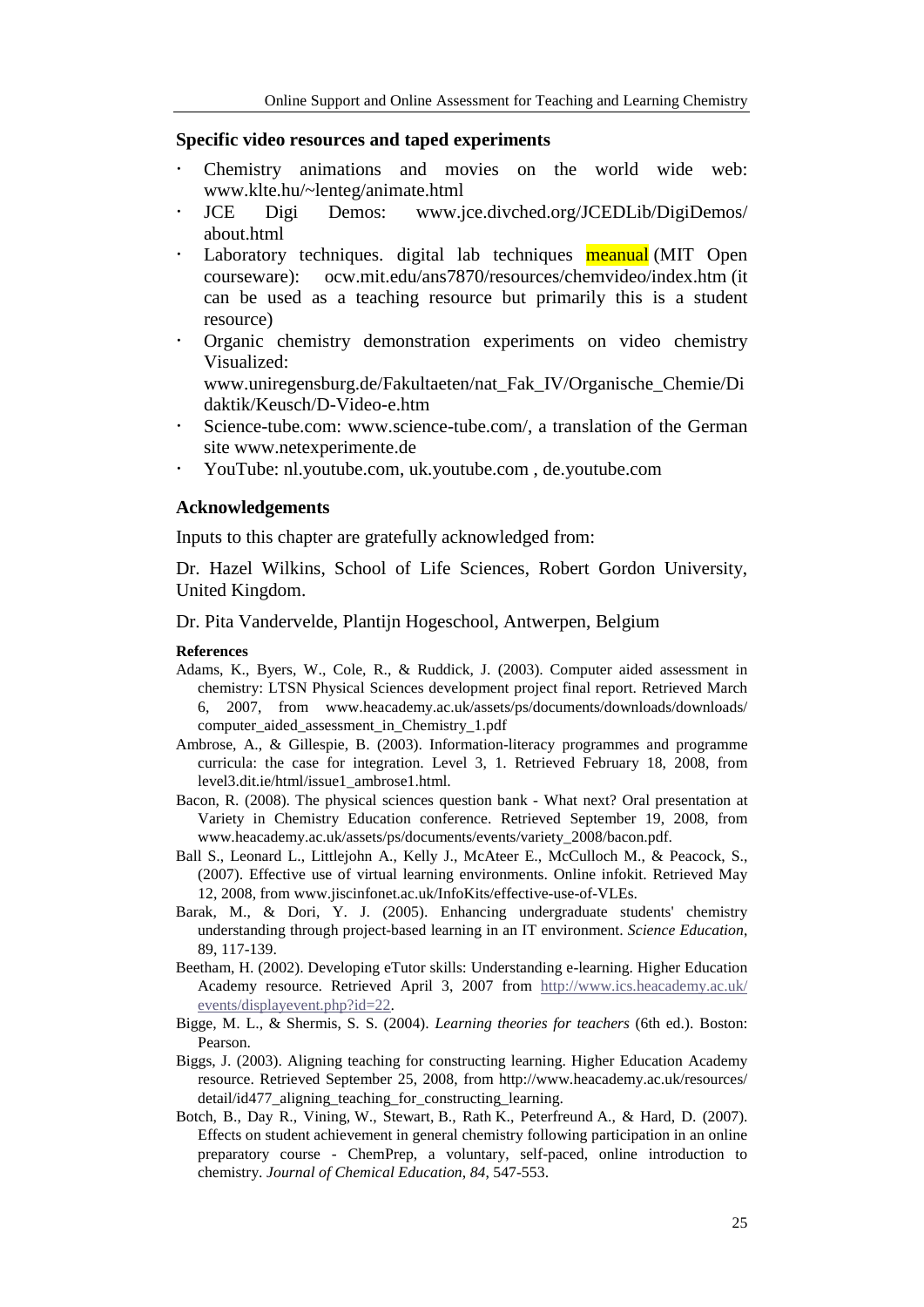- Brouwer, N. (2006). ECTN working group on developing independent learners in chemistry. Oral presentation at ECTN Annual Conference [PowerPoint slides]. Retrieved May 26, 2007, from ectn2006.book-of-abstracts.com/ presentations/ECTN2006\_WGIndepLearners\_ Brouwers.ppt.
- Brouwer, N., Byers, B., & McDonnell, C. (2006). Report from ECTN working group, "Developing Independent Learners in Chemistry". Retrieved May 26, 2007, from ectn2006.book-of-bstracts.com/presentations/ECTN2006\_WGIndepLearners \_final\_report.pdf.
- Bunce, D. M., Van den Plas, J. R., & Havanki, K. (2006). Comparing the effectiveness on student achievement of a student response system versus online WebCT quizzes. *Journal of Chemical Education*, *83*, 488-493.
- Burewicz, A., & Miranowicz, N. (2006). Effectiveness of multimedia laboratory instruction. *Chemistry Education Research and Practice*, *7*, 1-12.
- Butler, D., & Sellbom, M. (2002). Barriers for adopting technology for teaching and learning. *Educause Quarterly*, 25(2) 22-28. Retrieved May 25, 2007 from www.educause.edu/ir/library/pdf/eqm0223.pdf.
- Campbell, G. (2005). There's something in the air: Podcasting in education. EDUCAUSE Review, 40(6), 32–47. Retrieved January 16, 2008, from www.educause.edu/ apps/er/erm05/erm056.asp.
- Cardinale, A. M. (2008, July 17). A way to improve undergraduate engagement when learning chemistry: An online support for exercises and pre-lab activities. Message posted to online workspace for this chapter at www.surfgroepen.nl/ sites/ECTN/default.aspx .
- Charlesworth, P., & Vician, C. (2003). Leveraging technology for chemical sciences education: an early assessment of WebCT usage in first-year chemistry courses. *Journal of Chemical Education*, *80*, 1333-7.
- Charlesworth, P., Charlesworth D. D., & Vician, C. (2006). Students' perspectives of the influence of web-enhanced coursework on incidences of cheating. *Journal of Chemical Education*, *83*, 1368-1375.
- Chickering, A., & Ehrmann, S. (1996). Implementing the seven principles: technology as lever. American Association for Higher Education Bulletin, October, 3-6. Retrieved February 24, 2008, from [www.clt.astate.edu/clthome/Implementing%20the%20](http://www.clt.astate.edu/clthome/Implementing%20the%20Seven%20%20Principles,%20Ehrmann%20and%20Chickering.pdf) [Seven%20 Principles,%20Ehrmann%20and%20Chickering.pdf.](http://www.clt.astate.edu/clthome/Implementing%20the%20Seven%20%20Principles,%20Ehrmann%20and%20Chickering.pdf)
- Chin, P. (2003). LTSN physical sciences practice guide on virtual learning environments. Retrieved April 28, 2008, from www.heacademy.ac.uk/assets/ps/documents/ practice\_guides/practice\_guides/ps0081\_virtual\_learning\_environments\_sept\_2003.pdf.
- Chittleborough, G. D., Mocerino, M., & Treagust, D. F. (2007) Achieving greater feedback and flexibility using online pre-laboratory exercises with non-major chemistry students. *Journal of Chemical Education*, *84*, 884-888.
- Christie, S. (2008). Development of animated hand-drawn reaction mechanisms. Proceedings from Variety in Chemistry Education Conference. Retrieved September 19, 2008, from [www.heacademy.ac.uk/assets/ps/documents/events/variety\\_2008/variety](http://www.heacademy.ac.uk/assets/ps/documents/events/variety_2008/variety%20_proceedings_2008.doc)  [\\_proceedings\\_2008.doc.](http://www.heacademy.ac.uk/assets/ps/documents/events/variety_2008/variety%20_proceedings_2008.doc)
- Concannon, F., Flynn, A., & Campbell, M. (2005). What campus-based students think about the quality and benefits of e-learning. *British Journal of Educational Technology*, *36*, 501-512.
- Conole, G., de Laat, M., Dillon, T., & Darby, J. (2006, December). An in-depth case study of students' experiences of e-Learning – how is learning changing? Proceedings from Australian Society for Computers in Learning and in Tertiary Education conference. Retrieved August 8, 2007, from www.ascilite.org.au/conferences/sydney06/ proceeding/pdf\_papers/p127.pdf.
- Cox Jr., C. T., Cooper, M. M., Pease, R., Buchanan, K., Hernandez-Cruz, L., Stevens, R., Picione, J., & Holme, T. (2008). Advancements in curriculum and assessment by the use of IMMEX technology in the organic laboratory. *Chemistry Education Research and Practice*, *9*, 163 - 168.
- Crotty, M. (1998). *The foundations of social research*. London: Sage Publications.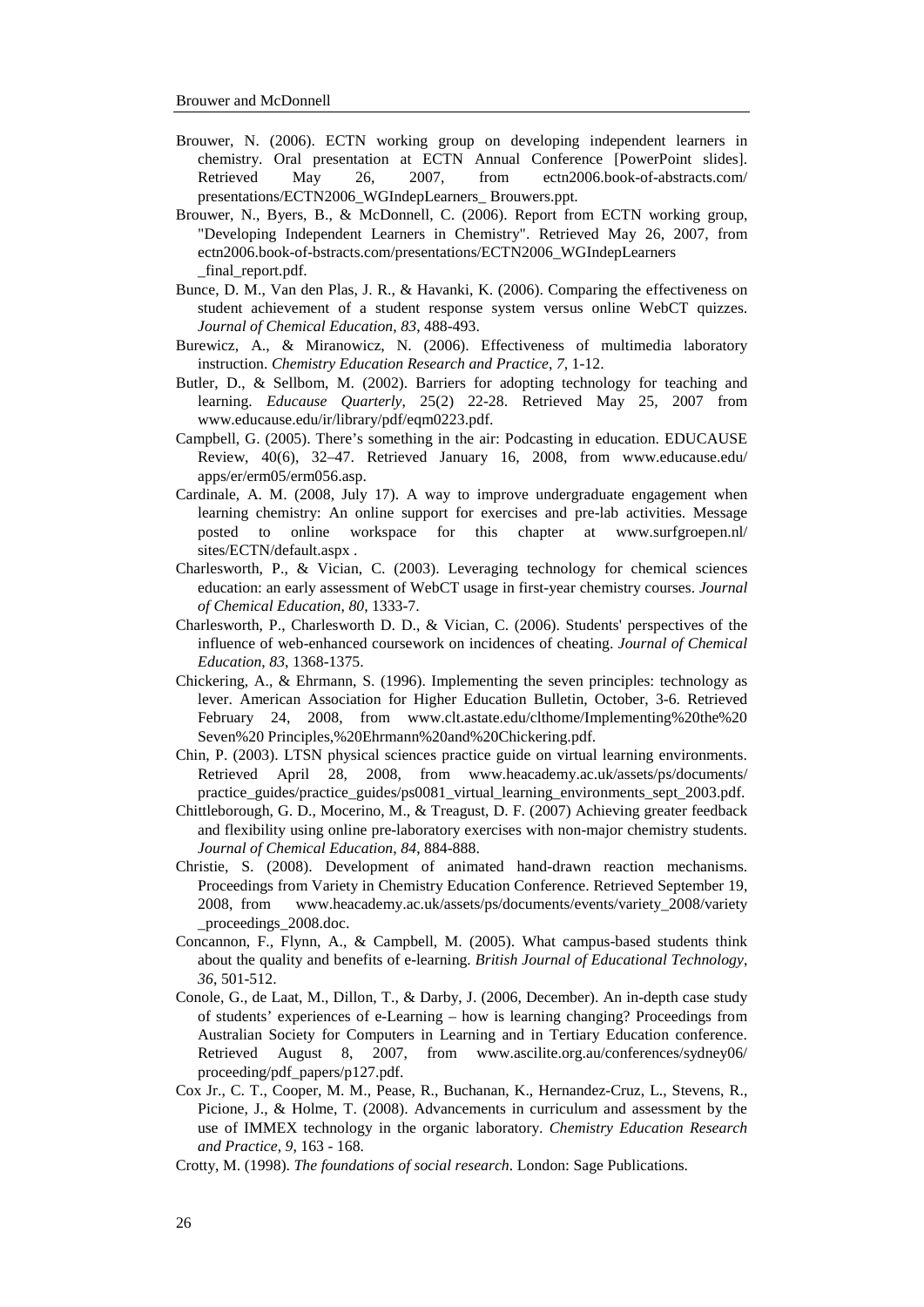- Crouch C. H., & Mazur E., (2001), Peer instruction: ten years of experience and results. *American Journal of Physics*, *69*, 970–977.
- Cunningham, T., McDonnell, C., McIntyre, B., & McKenna, T. (2008). A reflection on teachers' experience as e-learners. In: R. Donnelly and F. Mc Sweeney (Eds.), *Applied e-learning and e-teaching in higher education* (pp. 56-83). Pennsylvania: Information Science Reference.
- DfES (Department for Education and Skills) (2003). Five year strategy for children and learners. Retrieved 23 November 2007, from www.dfes.gov.uk/ publications/5yearstrategy/
- Donnelly, R., & O'Rourke, K. (2007). What now? Evaluating e-learning CPD practice in Irish third-level education. *Journal of Further and Higher Education*, *31*, 31-40.
- Gagné, R. M., Wager, W. W., Golas, K. C., & Keller, J. M. (2005). *Principles of instructional design* (5th ed.). Belmont: Thomson Wadsworth.
- Giles, J. (2005). Internet encyclopaedias go head to head. *Nature*, *438*, 900–901.
- Glaser, R. and Poole, M. (1999). Organic chemistry online: Building collaborative learning communities through electronic communication tools. *Journal of Chemical Education*, *76*, 699-703.
- Greenbowe, T. (2008). We'll make you a better teacher: Learning from guitar techniques. *Journal of Chemical Education*, *85*, 191-192.
- Herman, C., Casiday, R. E., Deppe, R. K., Gilbertson, M., Spees, W. M., Holten, D., & Frey, R. F. (2005). Interdisciplinary, application-oriented tutorials: Design, implementation, and evaluation. *Journal of Chemical Education*, *82*, 1871-1879.
- Herman, C., & Kirkup, G. (2008). Learners in transition: the use of e-portfolios for women returners to science, engineering and technology. *Innovations in Education and Teaching International*, *45*, 67-76.
- Hinde, R., & Kovac, J. (2001). Student active learning methods in Physical Chemistry. *Journal of Chemical Education*, *78*, 93-99.
- Holmes, B., & Gardner, J. (2006). *e-Learning concepts and practice*. London: Sage.
- Jafari, A. (2004). The "sticky" e-portfolio system: tackling challenges and identifying attributes. EDUCAUSE Review, 39(4), 38–48. Retrieved May 16, 2008, from www.educause.edu/apps/er/erm05/erm056.asp.
- Johnstone, A. H. (1982). Macro and microchemistry. School Science Review, 64, 377-379.
- Josephsen, J., & Kosminska Kristensen, A. (2006). Simulation of laboratory assignments to support students' learning of introductory inorganic chemistry. *Chemistry Education Research and Practice, 7*, 266-279.
- Keller, H., & Cox, J. (2004), A cross-disciplinary collaboration in biochemistry and business education. *Journal of Chemical Education*, *81*, 519-522.
- Koopman, L., Brouwer, N., Heck, A., & Burna, W. (2008). Remedial Mathematics for quantum chemistry. *Journal of Chemical Education*,. *85*, 1233-1236.
- Lambert, S., & Corrin, L. (2007). Moving toward a university wide implementation of an eportfolio tool. *Australasian Journal of Educational Technology*, *23*, 1-16.
- Laurillard, D. (2002 (reprinted 2006)). *Rethinking university teaching, A framework for the effective use of learning technologies*. London: RoutledgeFalmer.
- Laurillard, D. (2007). Modelling benefits-oriented costs for technology enhanced learning. *Higher Education*, *54*, 21-39.
- Legg, M., Legg, J., & Greenebowe, T. (2001). Analysis of success in general chemistry based on diagnostic testing using logistic regression. *Journal of Chemical Education*, *78*, 1117-1121.
- Limniou, M., Papadopoulos, N., Giannakoudakis, A., Roberts, D., & Otto, O (2007). The integration of a viscosity simulator in a chemistry laboratory. *Chemistry Education Research and Practice*, *8*, 220-231.
- Limniou, M., Papadopoulos, N., & Roberts, D. (2007). An integrated lecture, virtual instrumentation lab approach to teaching UV-Vis spectroscopy. *Education and Information Technologies*, *12*, 229 – 244.
- Limniou, M., Roberts, D., & Papadopoulos, N. (2008). Full immersive virtual environment CAVE in chemistry education. *Computers & Education*, *[51](http://www.sciencedirect.com/science?_ob=PublicationURL&_tockey=%23TOC%235956%232008%23999489997%23690196%23FLA%23&_cdi=5956&_pubType=J&view=c&_auth=y&_acct=C000050221&_version=1&_urlVersion=0&_userid=10&md5=65ccde7bda41b095409c981de7abe55c)*, 584-593.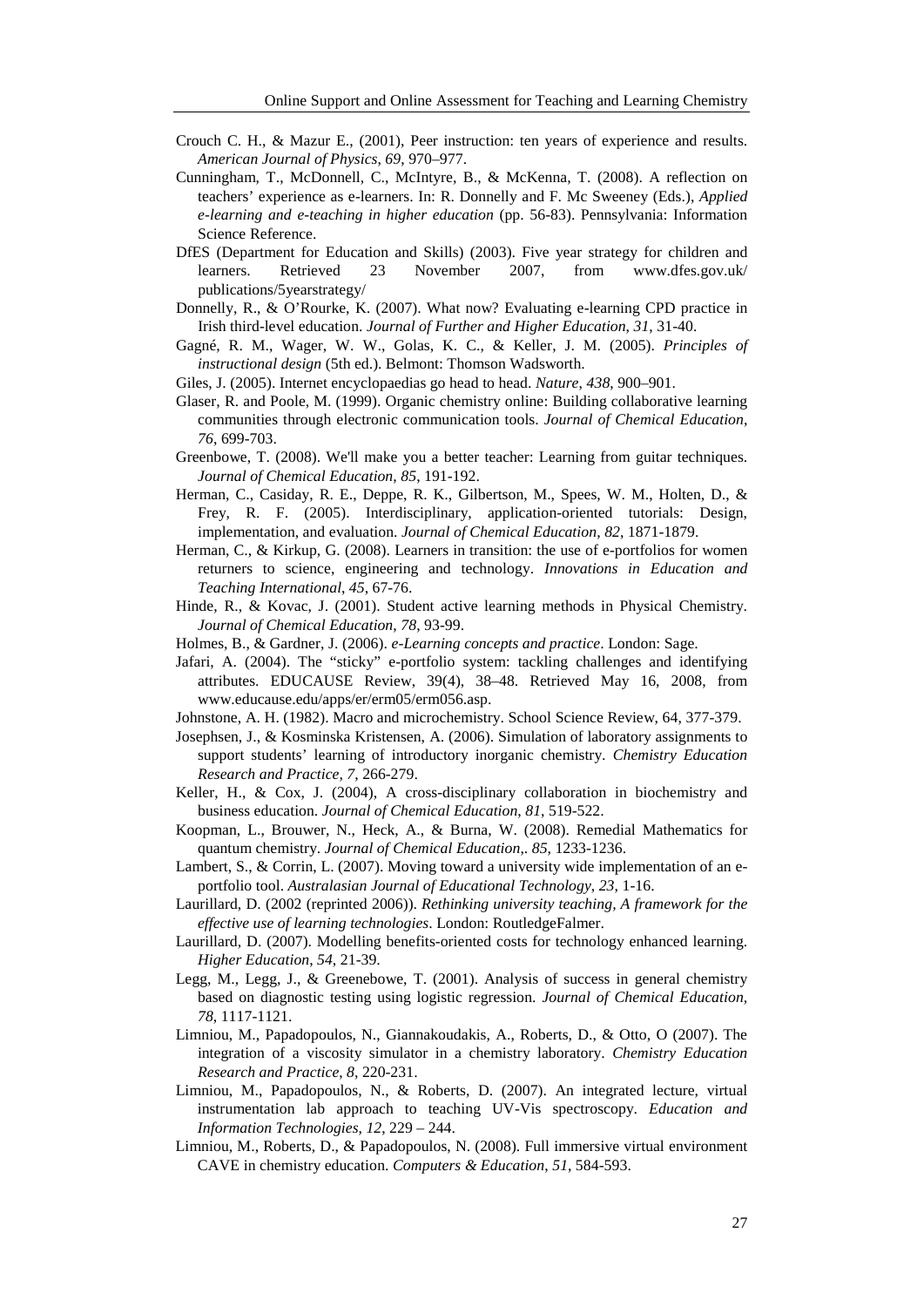- Lovatt, J., Finlayson, O. E., & James, P. (2007). Evaluation of student engagement with two learning supports in the teaching of 1<sup>st</sup> year undergraduate chemistry. *Chemistry Education Research and Practice*, *8*, 390-402.
- MacArtur, J. R., & Jones, L. L. (2008). A review of literature reports of clickers applicable to college chemistry classrooms. *Chemistry Education Research and Practice*, *9*, 187– 195.
- Madden, T. (2008). e-Portfolio framework for physical sciences [electronic version]. *Wavelength*, 4(2), 6-7.
- Mahan, E. (2006). The "Reaction Rolodex": A web-based system for learning reactions in organic chemistry. *Journal of Chemical Education*, *83*, 672-672.
- Maier, H., Baron, J., & McLaughlan, R. (2007). Using online roleplay simulations for teaching sustainability principles to engineering students. *International Journal of Engineering Education*, 23, 1162-1171.
- Malloy, T. E., Jensen, G. C., & Regan, A. (2002). Open courseware and shared knowledge in higher education. *Behavior Research Methods*, *34*, 200-203.
- Margerum, L. D., Gulsrud, M., [Manlapez, R.,](http://www.eric.ed.gov/ERICWebPortal/Home.portal?_nfpb=true&_pageLabel=ERICSearchResult&_urlType=action&newSearch=true&ERICExtSearch_SearchType_0=au&ERICExtSearch_SearchValue_0=%22Manlapez+Ronald%22) [Rebong, R.,](http://www.eric.ed.gov/ERICWebPortal/Home.portal?_nfpb=true&_pageLabel=ERICSearchResult&_urlType=action&newSearch=true&ERICExtSearch_SearchType_0=au&ERICExtSearch_SearchValue_0=%22Rebong+Rachelle%22) & [Love, A.](http://www.eric.ed.gov/ERICWebPortal/Home.portal?_nfpb=true&_pageLabel=ERICSearchResult&_urlType=action&newSearch=true&ERICExtSearch_SearchType_0=au&ERICExtSearch_SearchValue_0=%22Love+Austin%22) (2007). Application of calibrated peer review (CPR) writing assignments to enhance experiments with an environmental chemistry focus. *Journal of Chemical Education*, *84*, 292-295.
- Markwell, J., & D. W. Brooks (2008). Evaluating web-based information: Access and accuracy. *Journal of Chemical Education*, *85*, 458-459.
- Mason, R. (2001). The Open University experience. In: J. Stephenson. (Ed.), *Teaching and learning online: pedagogies for new technologies* (pp. 67-75). London: Kogan Page.
- Mazur, E. (1997). *Peer instruction - A user's manual*. New York: Prentice Hall.
- McDonnell, C., & O'Connor, C. (2005). Teaching and learning strategies developed to support learning and improve retention of chemistry students in higher education. Proceedings from European Variety in Chemistry Education conference. Retrieved February 22, 2007, from [/www.chemia.uj.edu.pl/~eurovariety/html/index.html.](http://www.chemia.uj.edu.pl/~eurovariety/html/index.html)
- McMahon, M. (1997). Social constructivism and the World Wide Web a paradigm for learning. Proceedings from Australian Society for Computers in Learning and in Tertiary Education conference. Retrieved March 12, 2008, from www.ascilite.org.au/conferences/perth97/papers/Mcmahon/Mcmahon.html.
- Michael, J. (2001). The Claude Bernard distinguished lecture: In pursuit of meaningful learning. *Advances in Physiology Education, 25*, 145 – 158.
- Mittal, A., Krishnan, P. V., & Altman, E. (2006). Content classification and context-based retrieval system for e-learning. *Educational Technology & Society, 9*, 349-358.
- Morris, L. (2007). Pick and mix Getting the blend right. Oral presentation at Variety in Chemistry Education Conference. Retrieved 8 February 2008, from [www.heacademy.ac.uk/assets/ps/documents/vce07presentations/morris.pdf.](http://www.heacademy.ac.uk/assets/ps/documents/vce07presentations/morris.pdf)
- Munro, M., & Walsh, E. (2005). Online tutors as online students: preparing tutors to teach online. Proceedings from Sixth Annual Irish Educational Technology Users' Conference. Retrieved March 2, 2007, from [lta.learnonline.ie/course/view.php?id=18](http://ilta.learnonline.ie/course/view.php?id=18)
- Niyadurupola, G., & Read, D. (2008). Personal response systems: Enhancing communication and feedback. Oral presentation at Variety in Chemistry Education conference. Retrieved September 19, 2008, from [www.heacademy.ac.uk/assets/ps/](http://www.heacademy.ac.uk/assets/ps/%20documents/events/variety_2008/niyadurupola_read.pdf)  [documents/events/variety\\_2008/niyadurupola\\_read.pdf.](http://www.heacademy.ac.uk/assets/ps/%20documents/events/variety_2008/niyadurupola_read.pdf)
- O'Connor, C., & McDonnell, C. (2005). IT-supported learning and assessment for first year undergraduate students. Proceedings from European Variety in Chemistry Education conference. Retrieved October 18, 2007, from [www.chemia.uj.edu.pl/~eurovariety/](http://www.chemia.uj.edu.pl/~eurovariety/%20html/index.html)  [html/index.html.](http://www.chemia.uj.edu.pl/~eurovariety/%20html/index.html)
- Oliver, R. (2001). Developing online learning environments that support knowledge construction. InL S. Stoney & J. Burns (Eds.), *Working for Excellence in the e-conomy* (pp.407-416), Churchlands Australia: we-B centre.
- Prensky, M. (2005). What can you learn from a cell phone? Almost anything! *Innovate,* 1(5). Retrieved September 3, 2008, from [www.innovateonline.info/index.php?](http://www.innovateonline.info/index.php?%20view=article&id=83)  [view=article&id=83.](http://www.innovateonline.info/index.php?%20view=article&id=83)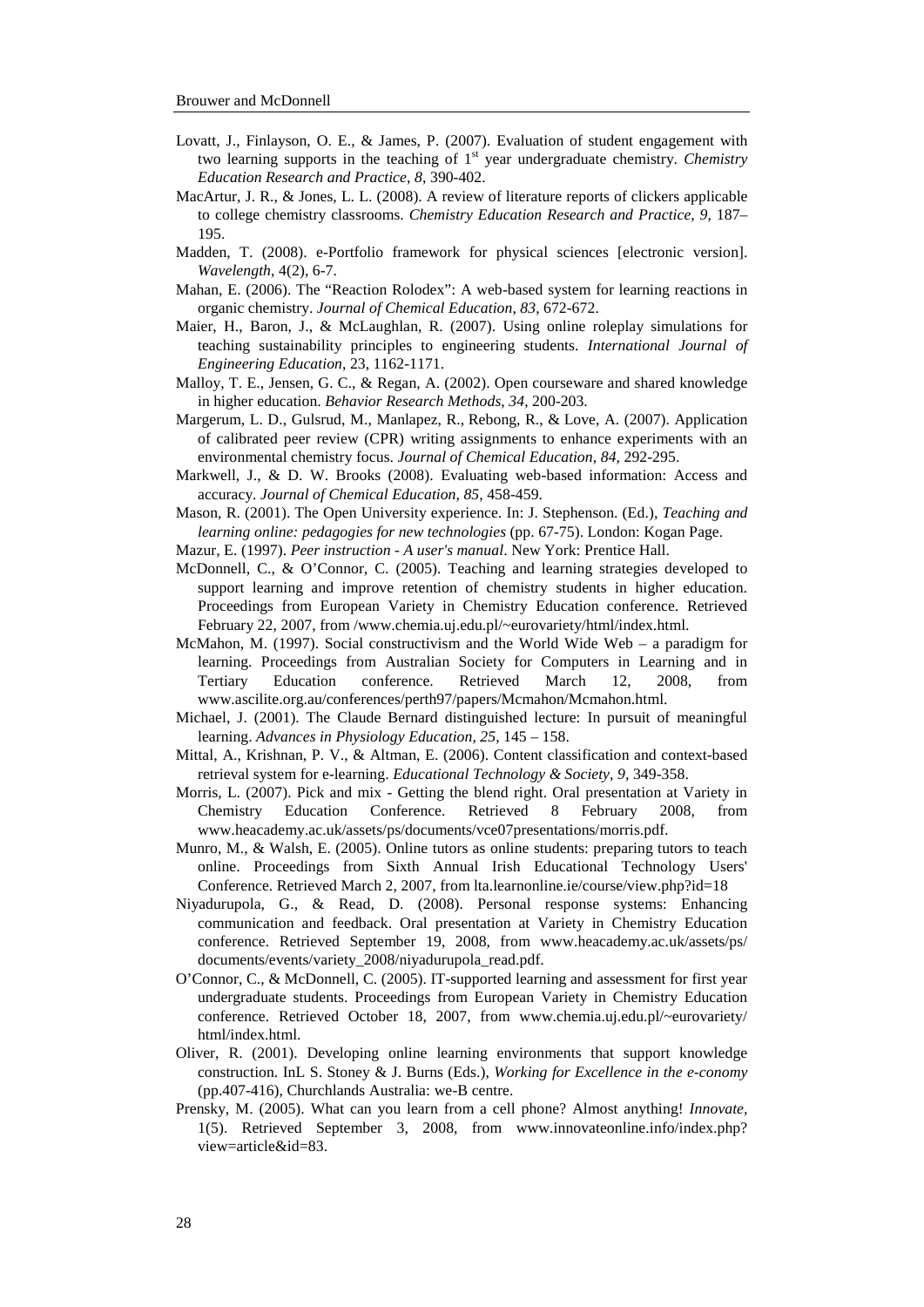- Roberts, L. (1995). A template for converting classrooms to distributed, asynchronous courses. Retrieved February 4, 2008, from www.unc.edu/cit/iatarchive/publications/roberts/template.html.
- Salmon, G. (2004). *E-moderating: The key to teaching and learning online* (2<sup>nd</sup> ed.). London: Taylor and Francis.
- Savin-Baden, M. (2007). *A practical guide to problem-based learning online*. Oxford: Routledge.
- Schüz, J. (2005). Mobile phone use and exposures in children. *Bioelectromagnetics*, 26(S7), S45-S50.
- Sharpe, R, Benfield, G., Roberts, G., & Francis, R. (2006). The undergraduate experience of blended e-learning: a review of UK literature and practice. York, UK: The Higher Education Academy. Retrieved August 20, 2007, from [www.heacademy.ac.uk/assets/York/documents/ourwork/research/literature\\_reviews/](http://www.heacademy.ac.uk/assets/York/documents/ourwork/research/literature_reviews/%20blended_%20e-learning_full_review.pdf) blended\_ [e-learning\\_full\\_review.pdf.](http://www.heacademy.ac.uk/assets/York/documents/ourwork/research/literature_reviews/%20blended_%20e-learning_full_review.pdf)
- Sharples, M. (2007). Mobile learning: Small devices, big issues. In: N. Balacheff, S. [Ludvigsen &](http://www.infibeam.com/Books/search?author=Sten%20Ludvigsen) T. [de Jong \(Eds.\),](http://www.infibeam.com/Books/search?author=Ton%20de%20Jong) *Technology enhanced learning: Principles and products* (pp. 233-250). New York: Springer.
- Shea, V. (1997) Netiquette. San Francisco: Albion Books. Retrieved May 01, 2001, from [www.albion.com/netiquette/book/index.html.](http://www.albion.com/netiquette/book/index.html)
- Slocum, L., Towns, M., & Zielinski, T. (2004). Online chemistry modules: Interaction and effective faculty facilitation. *Journal of Chemical Education, 81*, 1058-1065.
- Sormunen, E. (2006). Web searching, information literacy and learning Web-SeaL. Research Plan. Retrieved February 15, 2007, from [www.ceris.cnr.it/Basili/EnIL/](http://www.ceris.cnr.it/Basili/EnIL/%20gateway/finland/Web_Seal.htm)  [gateway/finland/Web\\_Seal.htm.](http://www.ceris.cnr.it/Basili/EnIL/%20gateway/finland/Web_Seal.htm)
- Stanley, C., & Porter, M. (2002). *Engaging large classes: Strategies and techniques for college faculty*. Massachussetts: Anker.
- Supasorn, S., Suits, J. P., Jones, L. L., & Vibuljanc, S. (2008). Impact of a pre-laboratory organic-extraction simulation on comprehension and attitudes of undergraduate chemistry students. *Chemistry Education Research and Practice, 9*, 169 - 181.
- Sweller J., (1988). Cognitive load during problem solving: effects on learning. *Cognitive Science, 12*, 257-285.
- Sweller J., & Chandler P., (1991). Cognitive load theory and the format of instruction. *Cognition and Instruction, 8*, 292-332.
- Tan, K., Goh, N., Chia, L., Treagust, D. (2002). Development and application of a two-tier multiple choice diagnostic instrument to assess high school students' understanding of inorganic chemistry qualitative analysis. *Journal of Research in Science Teaching, 39*, 283-301.
- Tasker, R., & Dalton, R. (2006). Research into practice: Visualisation of the molecular world using animations. *Chemistry Education Research and Practice, 7*, 141-159.
- Tasker, R., & Dalton, R. (2008). Visualizing the molecular world Design, evaluation, and use of animations. In: J. K. Gilbert, M. Reiner &, M. Nakhleh (Eds.), *Visualization: Theory and practice in science education* (pp. 103–131). New York: Springer.
- Toohey, S. (1999) *Designing courses for higher education*. Buckingham: The Society for Research into Higher Education & Open University Press,.
- Towns, M., Sauder, D., Whisnant, D., & Zielinski, T. (2001). Physical chemistry on line: Interinstitutional collaboration at a distance. *Journal of Chemical Education, 78*, 414- 415.
- Tsai, C. S. (2007). Using computer applications and online resources to teach and learn pharmaceutical chemistry. *Journal of Chemical Education, 84*, 2019-2023.
- Vygotsky, L. S. (1962). *Thought and language*. Cambridge: M.I.T. Press.
- Walczak, M., & Jackson, P. (2007). Incorporating information literacy skills into analytical chemistry: An evolutionary step. *Journal of Chemical Education, 84*, 1385-1390.
- Wang, L. (2001). Computer-simulated pharmacology experiments for undergraduate pharmacy students: Experience from an Australian university. *Indian Journal of Pharmacology, 33*, 280-282.
- Wieman, C. & Perkins, K. (2005). Tranforming physics education. *Physics Today*, 58(11), 36-41.